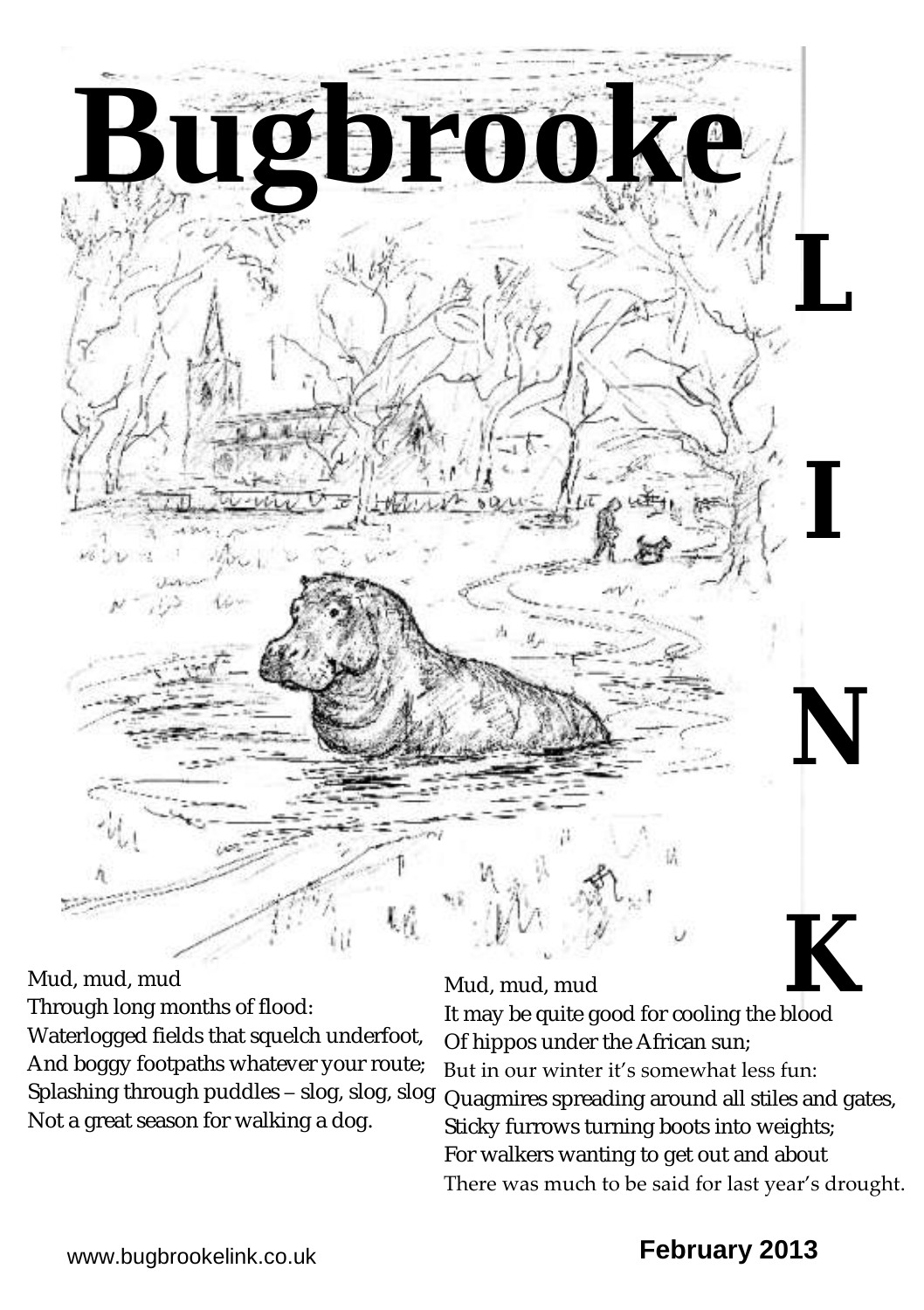# **Bugbrooke LINK Magazine**

(*Issue 178), February 2013 Chairman: Paul Cockcroft*



Welcome to the first issue of 2013 with a full and varied content, in this the 30th year of your village magazine. I would be interested to receive comments about the role of the magazine in village life in 2013 and thoughts about the future of the publication and how it is presented.

Find out more about 'ash die back', an 'open circle' and a 'community café', along with news associated with Playgroup, schools and the church. Sporting effort is represented by football and tennis, with plenty of photos included for a range of activity within the village.

As a counterpoint to the wet and cold weather, you can read about Sue and Tony Pace in Tanzania and maybe consider getting away from it all next year to help with the excellent work that is being undertaken in Africa.

If you would like to be involved in something closer to home, please let me know and we can consider a role within LINK to assist, for example, with news gathering or production.

Our website can be found at [www.bugbrookelink.co.uk,](file:///C:/Users/dell/AppData/Local/Microsoft/Windows/Temporary%20Internet%20Files/Content.Outlook/Local%20Settings/Temporary%20Internet%20Files/LINK%20Issue%20142%20(Feb%2007)/www.bugbrookelink.co.uk) containing an impressively wide range of items and links to other organisations and websites, including issues of LINK back to July 1993 as well as current and historical information that is not contained within the printed magazine.

The deadline for articles and advert changes for the next issue is Monday 4 March 2013, but earlier submissions are most welcome. Please note that the preferred way of us receiving copy is by email to [editor@bugbrookelink.co.uk.](mailto:editor@bugbrookelink.co.uk)

### **Letters to the LINK**

We thought we (myself, my husband and our 8 month old baby) must write about the delicious food and the superb hospitality from the gracious owners that we enjoyed at The Five Bells earlier this week. It seems (when we walk or drive past) that the pub is not being used to its full potential by the village. What a huge shame this is!

The food is really of an excellent quality, both Italian and English menus are available and the portions are very generous indeed! Take away home made pizzas are available – far better than any mass produced equivalent. The food and hospitality compare most favourably with other local eateries – it is unpretentious, good value and has a lovely relaxed atmosphere.

*Front Page:* Drawing and poem by Jim Inch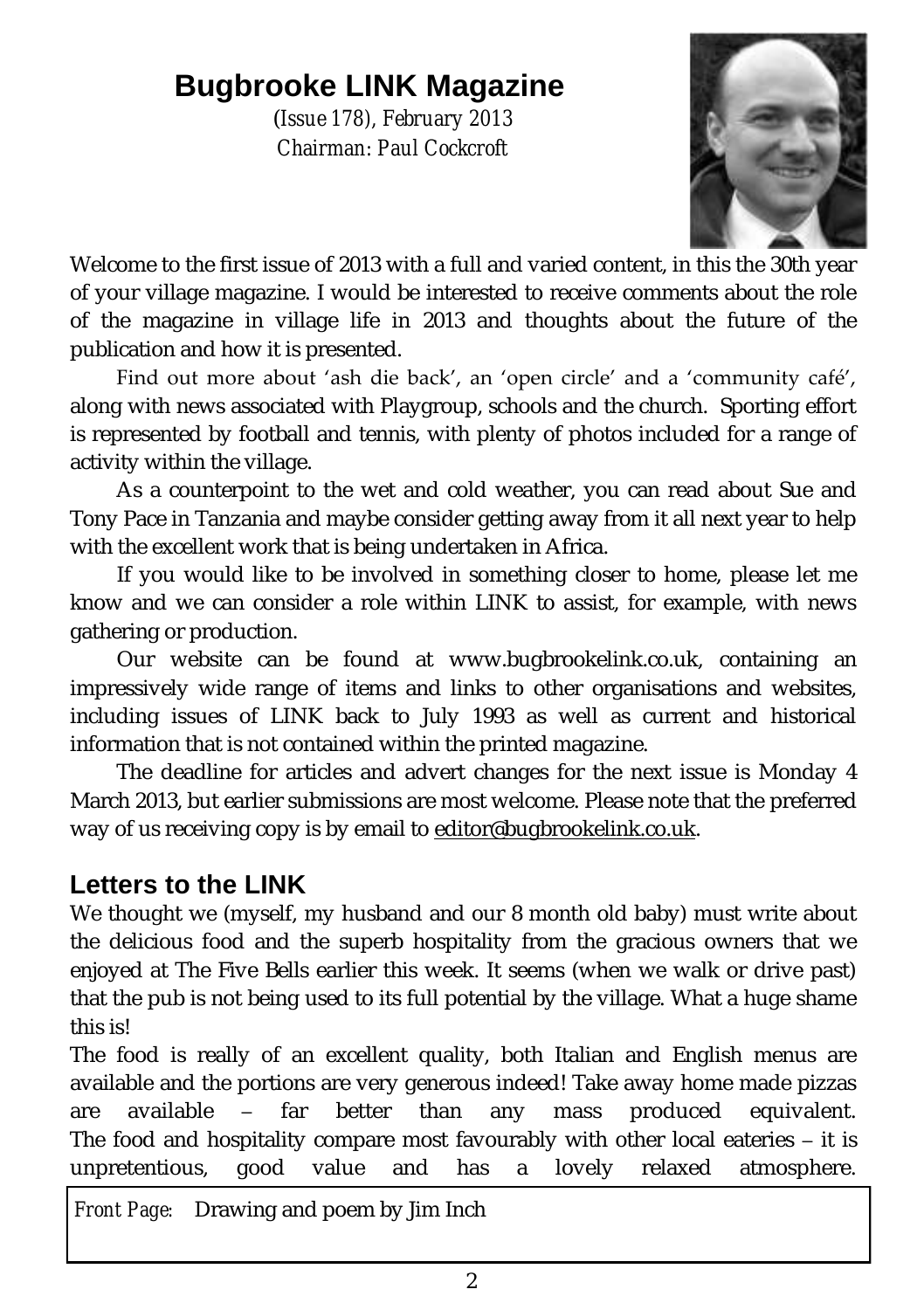I am aware that the Bugbrooke Book Club meet there on the last Thursday of each month and are incredibly well received.

We urge you – go there, eat, drink and enjoy! Yours *L. Timson* 

### **Bugbrooke Parish Council**

A meeting between the Parish Council, Parochial Church Council and Millennium Green Trustees has taken place to iron out details of the transfer of the Glebe Field to the Millennium Green and part of the Millennium Green to an extension of the churchyard. The changes will see the fence at the West End side of the churchyard moved about 20 metres into the Millennium Green. The part of the churchyard nearest to the brook will become part of the Millennium Green in order to link through to the Glebe Field whilst the Church Car Park will become the responsibility of the Parish Council. It should eventually be possible to park there and have a footpath link right through to West End. Thanks are extended to all parties that have worked together to enable these village improvements to take place.

Development of 31 dwellings at Peace Hill has commenced with part of the land being levelled. It looks as if Bellway Homes will progress the scheme throughout the summer. Meanwhile it is understood that the land at Johns Road/Pilgrims Lane has received interest from over a dozen developers. The application for a further 17 dwellings adjacent to the Peace Hill site has again been turned down by South Northants Council.

The vacancy on the Parish Council has been filled by Mr Rob Collett of 32 West End. We welcome him to the Council and look forward to benefiting from his experience and advice. With 4 new councillors since May 2012 the responsibilities of councillors has been reorganised to cover issues such as Planning, Footpaths, Lighting, Parish furniture, Playing Fields, Finance and Allotments. The Council is also open to points of view from the public and an allocation of time is always given at the start of each council meeting for anyone who wants to make a point or ask questions. The Council meets at the Community Centre on the second Monday of each month at 7.30p.m.

The heavy rain in late November to early December saw the local brook rise to its highest level since 1998. The Environment Agency has been contacted and in February they will be cutting all bushes and foliage from the banks from the canal through to Baptists Close. This should enable any future water to flow quickly through the village and onto the floodplains downstream from the village. Those who live close to the brook and in danger of flooding should make themselves aware of where sandbags are stored, or make arrangements for floodwater in West End to be diverted from their property. *John Curtis (Chairman)*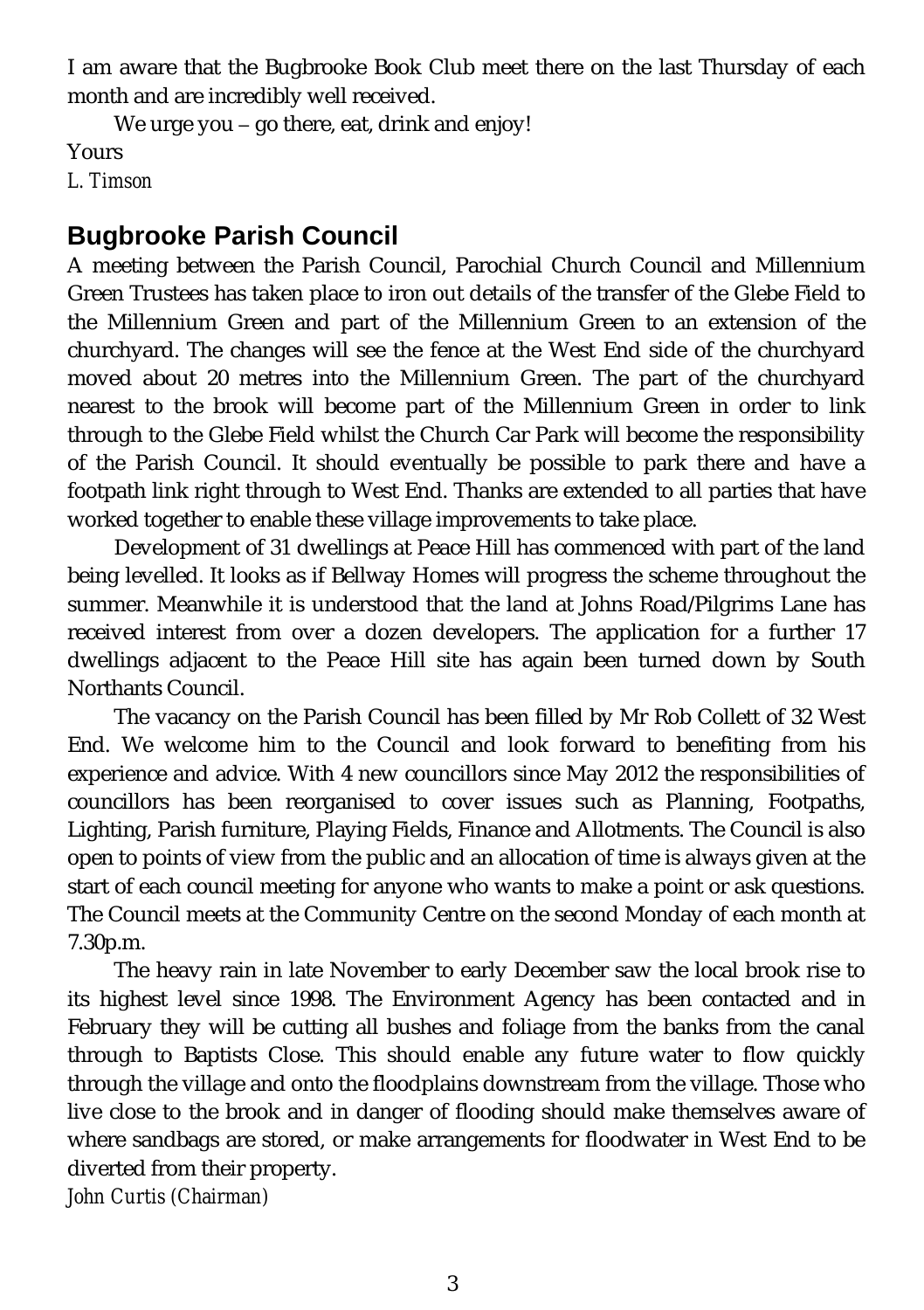### **This Last New Year**

While writing my December offering for the Bugbrooke LINK at the beginning of November, I projected forward towards Christmas and 'Preparations'. As I write these few words at the start of January 2013 for you to read in February I'm projecting back towards the start of the year! If you are not confused by this opening paragraph, you should be!



This said, by the time you read this the year will be one twelfth over and New Year Resolutions will either be a dim and distant gesture or something you are still seriously trying to keep.

One of my earliest resolutions for the New Year goes way back to school days (more years than I'm willing to admit), I announced to the class and my then teacher, 'I'd resolved to give up chewing gum'.

To my surprise and immediate delight and suppressing my urge to snigger and smile, the teacher called me out to the front of the class.

However, the suppressed smile was wiped from my face as she addressed the class bitterly – 'this boy never chews gum anyway.' She then turned to me, looking straight into my now blushing face, and with a hint of frustration and even anger in her voice she said to me 'Do you?', 'No, miss,' I said, this time with the urge to snigger and smile gone.

The teacher then very sternly but honestly gave us all a talk about promises – particularly those of little or no value. At the start of 2013 (still eleven more months to run), it is important to look into our future very seriously. The world, with its ever increasing different ideologies, inherent fear, its high technologies and micro-chips, won't wait for us. We have to move with it. So it isn't enough to promise ourselves that, since we don't like these new changes, we have decided to give them up. That's just as bad as promising to give up one of our bad habits, and then failing – or forgetting – to do so.

Our Lord Jesus tells of two brothers. One was asked by his father to work in the vineyard – but he wouldn't. Later, he changed his mind, and went. The other said he would work in the vineyard – but he broke his promise – he did not go to work. (Matthew Chapter 21 v 28) Jesus asked 'Which of them did the will of the Father?' His audience had no trouble with the answer. 'The first!' They were right.

In 2013, change your mind. Make a true promise. Go with Jesus. Don't blush, or snigger. For Jesus makes this promise – to keep you into eternity — with him. *Stephen French Rector of Bugbrooke, Harpole, Kislingbury and Rothersthorpe*

### **Tree of Eternal Light Service 2012**

A big thank you to everyone who helped with December's Tree of Eternal Light service. The church was packed again and the atmosphere afterwards, when most people stayed on for coffee and mince pies, was lovely.

Thank you everyone, too, for your donations which came to £900. This has been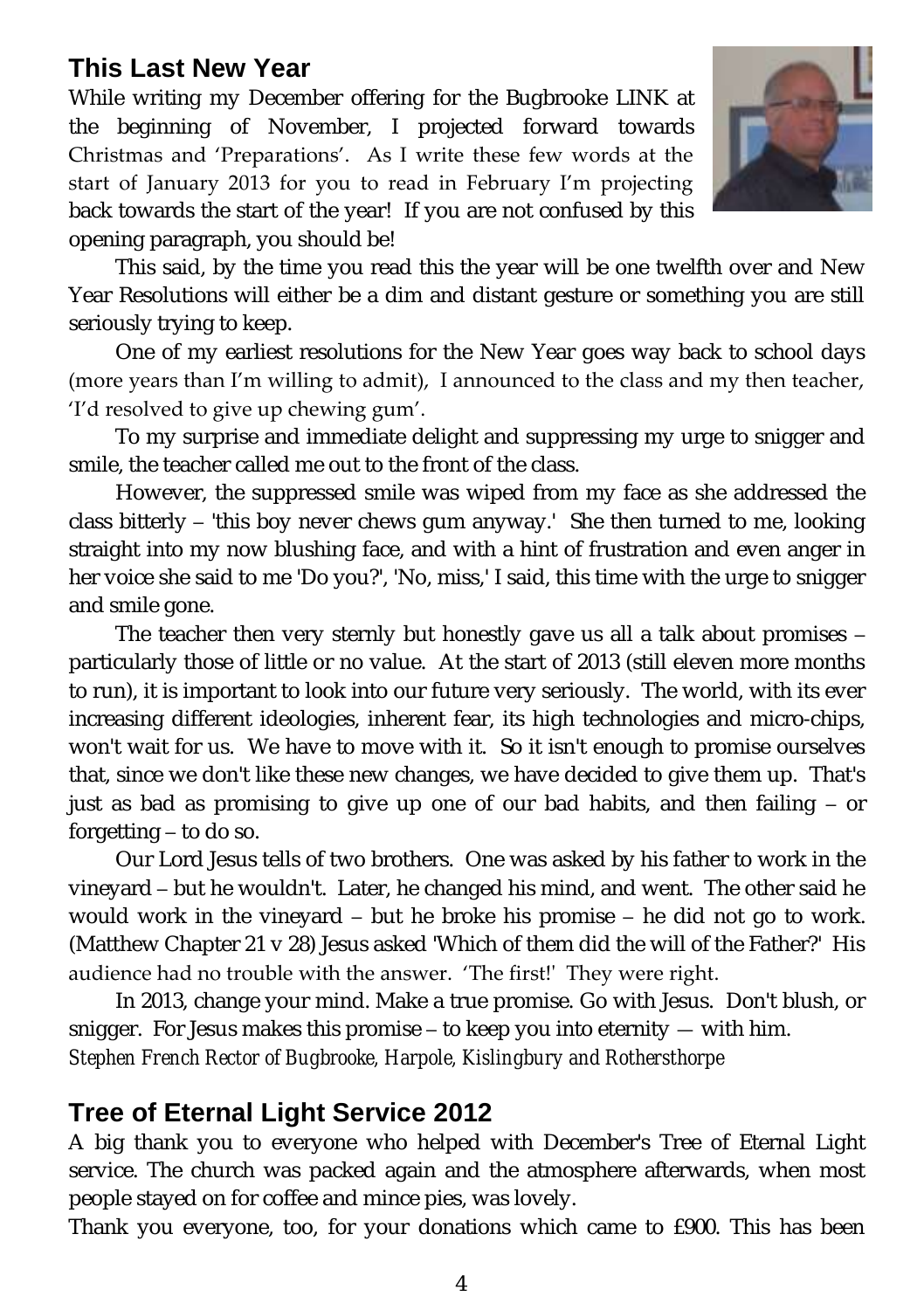shared equally between the local branch of the Alzheimer's Society, the British Heart Foundation and Bugbrooke St Michael and All Angels church. *Ann Shaw and Lynne Clayson* 

### **Bugbrooke Community Café**

St Michael and All Angels Church is to sponsor the establishment of a new café in the Sunday School Rooms in Church Lane.

The café is to be a not-for-profit venture offering Bugbrooke residents a warm and friendly location to meet and enjoy high quality drinks and snacks. We also intend to offer additional services e.g. book exchange scheme, and we would welcome other ideas.

Subject to commercial success, the café with take on and train unemployed youngsters from the village. This will include day release at college in Northampton.

We are looking for a dynamic and dedicated person to manage the café. Initial opening hours will be 8.30 – 1.00 on Tuesday, Wednesday and Friday but we hope that the venture will prove a great success and that additional opening times will be added. Ideally, the successful candidate will have catering experience, however, we will consider anyone with the appropriate drive and determination to make it a success. Remuneration will depend on the commercial success of the venture, however, we believe that there is a real opportunity here to create and grow a very thriving and socially responsible business in the village.

If you are interested, please supply a c.v. to me at [dave.clayson@gmail.com,](mailto:dave.clayson@gmail.com) or post to Orchard Way, The Paddocks, Bugbrooke, NN7 3QR.

If you would like to know more, please call on 01604 830480. *David Clayson, On behalf of St Michael and All Angels Church* 

### **Friends of St Michael and All Angels Church**

We usually hold our annual wine tasting event in the first week of December. This time however we moved it forward a week to 30th November to avoid clashing with the Saints' home fixture against Ulster in the Heineken Cup. I know that at least some of our regular supporters appreciated the gesture. Our evening was a sell out and we made a record profit on the event of about £560. The wines this time were all Supermarket own brands (from Sainsbury, Tesco, Asda, Morrisons and Aldi). It wasn't really a test of one brand against another, since the wines were all of different varieties, but it did reveal some very quaffable wines at very reasonable prices.

Many thanks to David Harries for taking on the mantle of master of ceremonies and keeping us both informed on the wines and entertained with some well timed jokes. Many thanks also to the members of the committee for all their hard work on ticket sales, refreshments, raffle etc. And of course thanks to all our supporters who came and made it such a successful evening.

Our AGM will be held at 7.30pm on 17th April in the Sunday School Room. All are welcome.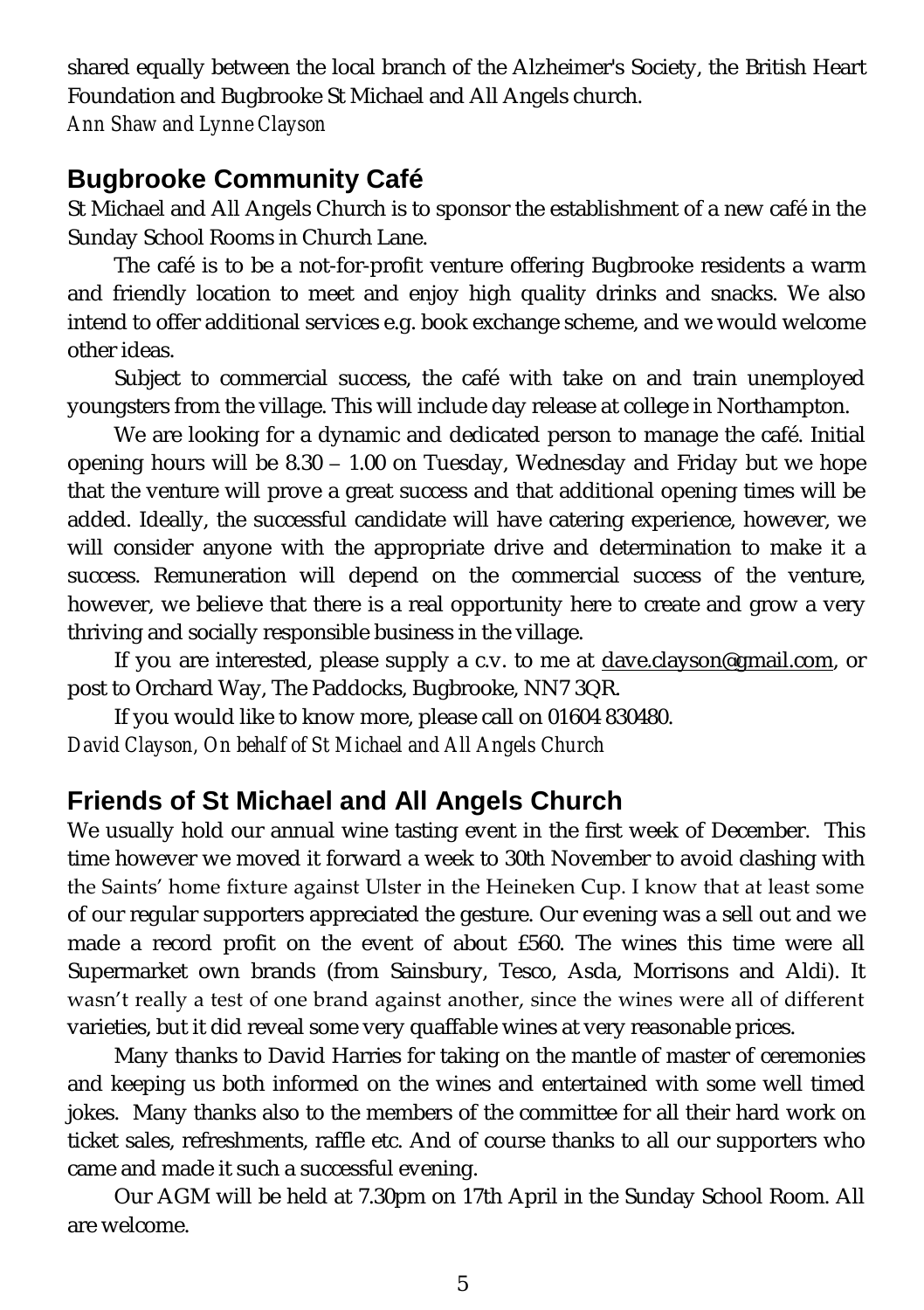Our next fund raising event will be a Fish and Chip Supper/ Quiz in July. This will be held in the Community Centre. *Jim Inch*

### **Bugbrooke Pensioners Christmas Gift Scheme**

The Christmas boxes from the pubs and shops in the village have now been collected and the proceeds will go towards providing the next Christmas gift vouchers. I would like to thank everyone that helped in any way, from delivering the vouchers to holding a raffle to raise money for the Gift Scheme.

We were helped enormously this year by a magnificent donation of £500 from the South Northants Housing. We also had generous donations from Heygates and The Jesus Fellowship. Without their continued support we would not be able to continue with the Gift Scheme.

We hope that everyone that applied, received their voucher for £9.00. and has now enjoyed spending it in the village shops or pubs by 31st January this year.

We hope to have another successful year of fundraising to enable us to continue with the Gift Scheme.

*Judith Piper (Chairman)* 

### **Friends of Campion School**

The Friends of Campion will be holding a car boot sale at the school on Saturday 23 February  $-12$  o'clock start (gates open 11 o'clock for sellers). To book a pitch please email Jane Wood on [woodmanayana@aol.com](mailto:woodmanayana@aol.com) or call 07901775639.

### **Computer Scam Warning**

Over a period of a few days my wife and I received a number of calls from someone claiming to be from Microsoft and claiming we had a virus on our computer which he could fix remotely. When I asked him where he was ringing from he gave the almost correct address of Microsoft at Cardinal Place, 100 Victoria Street, London SW1E 5JM and a telephone number 020 3290 5664. He also told me his name was John Eddy, which he pronounced Eedy.

I am aware that anyone can purchase an 0203 number, and that Microsoft would not contact me unless I had opened an incident ticket seeking support.

This is a scam designed to take over your computer and raid your bank account. If you receive such a call do not be fooled. We passed it on to the Police and I strongly advise anyone else to do the same.

*David Harries*

### **Bugbrooke Primary School**

At the beginning of a new term and a new year it is interesting to look back and see how much has been achieved and to see how far forward we have moved. In 2012 we made very good progress with our school improvement priorities: increasing our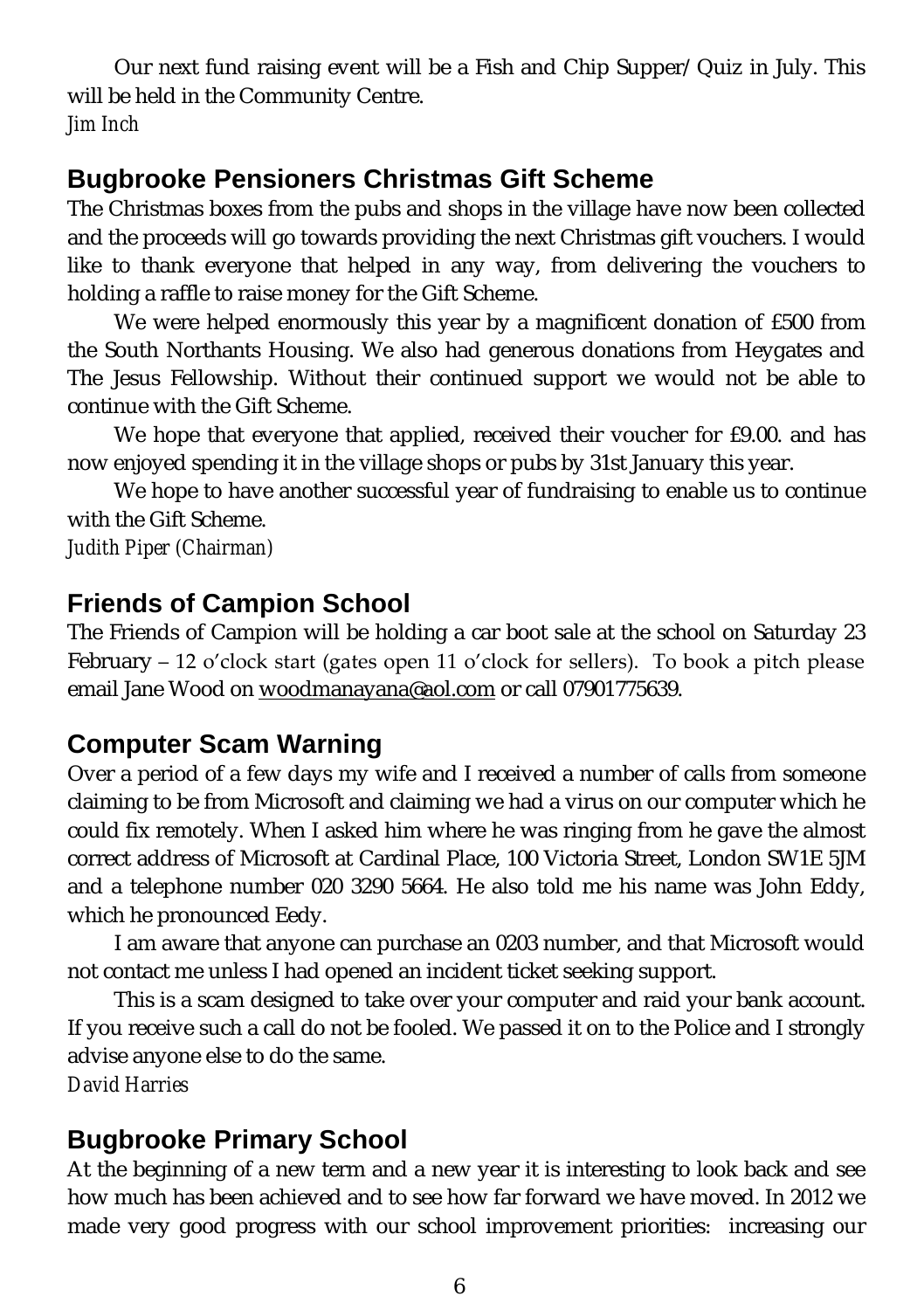achievements in reading, writing and maths, developing our curriculum to make it exciting and relevant for the children and continuing to improve the fabric of our school. Of course, as we improve in one area there will always be others waiting to be addressed and work on these is already well underway in 2013 to ensure that our children continue to have the very best opportunities to grow and develop that they can. Reflecting on our past success helps us to focus with even greater confidence on the challenges ahead and we would like to share some of these achievements with you.

**Languages Day – Celebrations Around the World**

Earlier in the autumn term the whole school participated in our annual 'Languages Day'. The children worked with different children in their Key Stage and learnt about 5 different celebrations from around the world.

In Key Stage Two, many children enjoyed learning Indian dancing, others made Crepes from France and lots of children created lanterns from the Vietnamese harvest festival.

In Key Stage One, children created sun beams, lanterns and decorated elephants – activities all linked to the same festivals. At the end of the day, the children shared their learning with each other in a special celebration assembly. The day was great fun and there was a happy and excited vibe around the school which showed how much the children enjoyed their learning!

**Bugbrooke Young Voices**

Before the end of term, our 30-strong choir set off for Birmingham for the annual Young Voices Concert at the LG Arena. We were all very excited as we had been practising for this special event all term, learning a number of original songs as well as the children's favourite pop and rock medleys! The afternoon was spent with children from all over the midlands, rehearsing with our conductor, band and celebrity performers ready for the performance to parents in the evening. The concert was a huge success; the sight and sound of 6,000 children singing in unison was breath-taking!

**The Jigsaw Christmas Story** 

The Infant children shared their version of the Christmas story to packed audiences. This wonderful production involved the entire FS/KS1 department, including our youngest Reception children. Everyone worked very hard to learn all the songs and their lines and this culminated in a brilliant show in which everyone played a key part.

These are just a few of the many exciting learning experiences our children have enjoyed so far this school year. Of course, every day in school is a busy and productive one, with time spent focussing on teaching the children the key skills they need to achieve their potential in life as well as helping to shape them as confident and valuable citizens of the future.

*Debbie Bastin, Headteacher*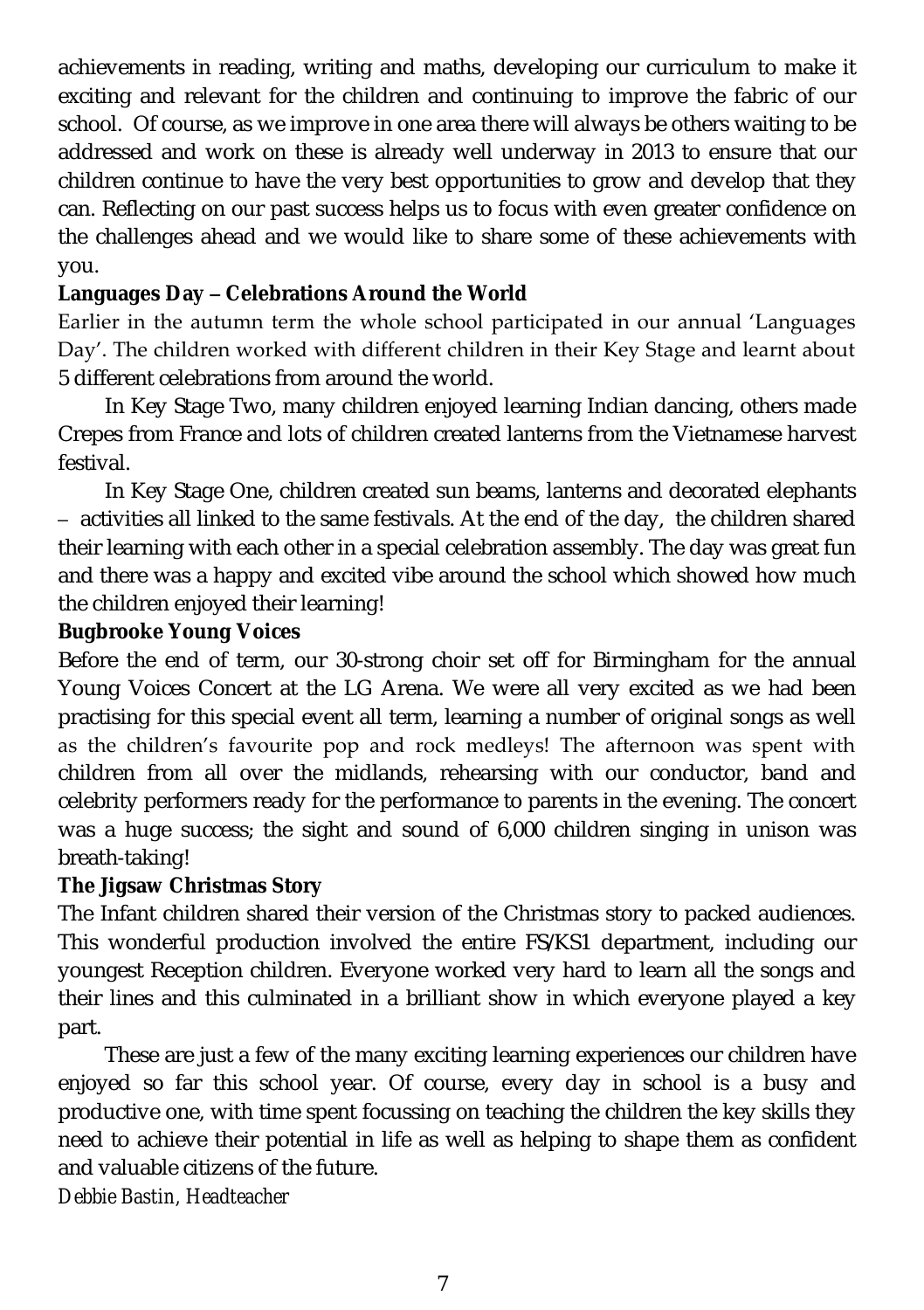

# Bugbrooke Primary School

Languages Day - Celebrations Around the World





Scenes from the Jigsaw Christmas Story



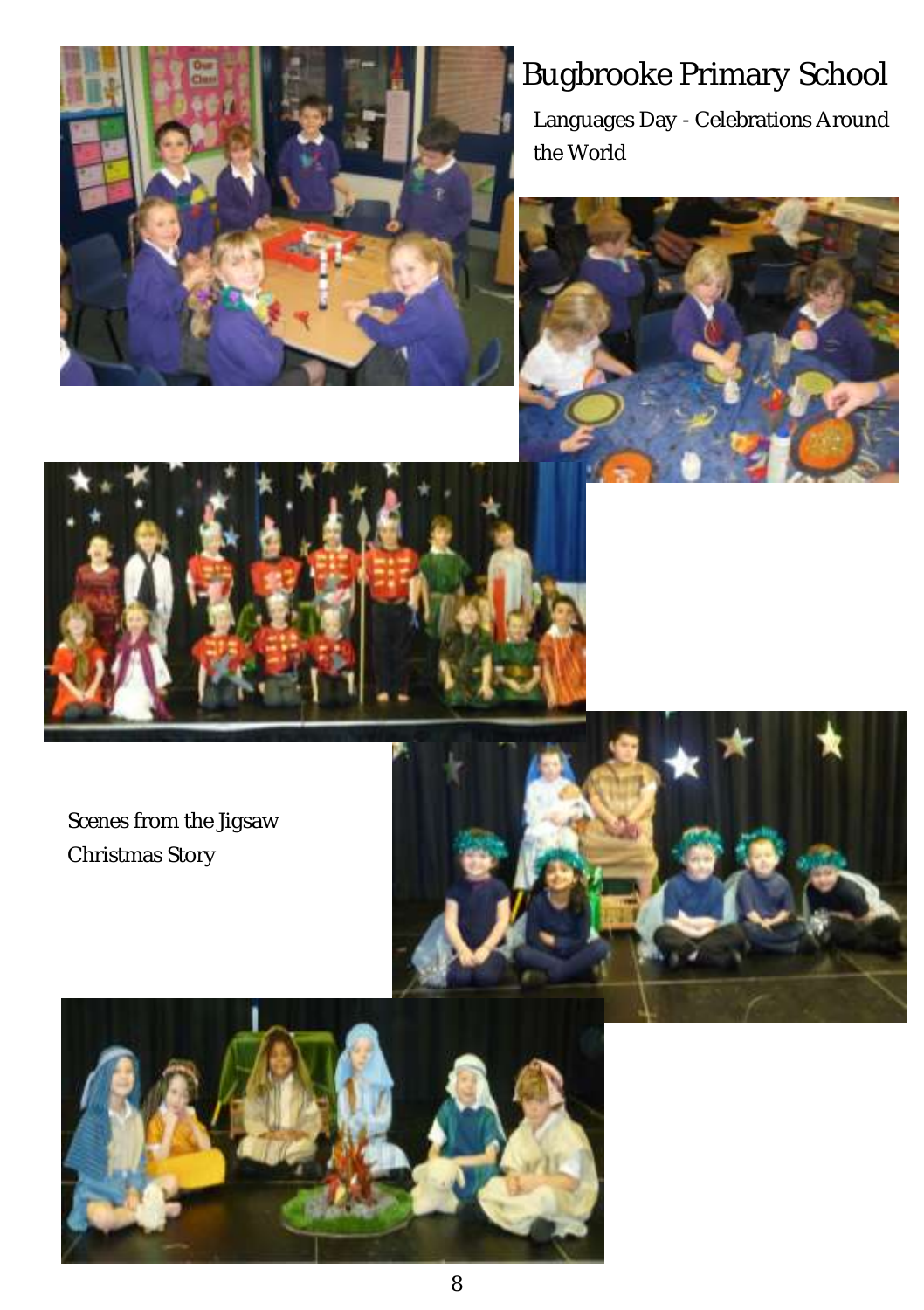We asked Tony and Sue to send us pictures of birds in Tanzania, and these are what arrived. The view left is from the front of their house with Mount Meru (15,000ft) in the background. The bird is an Hadaha Ibis which they say is very common and very noisy.

These are mousebirds. Difficult to photograph apparently.

Sue and Tony's house in Tanzania.

Van der Deckan's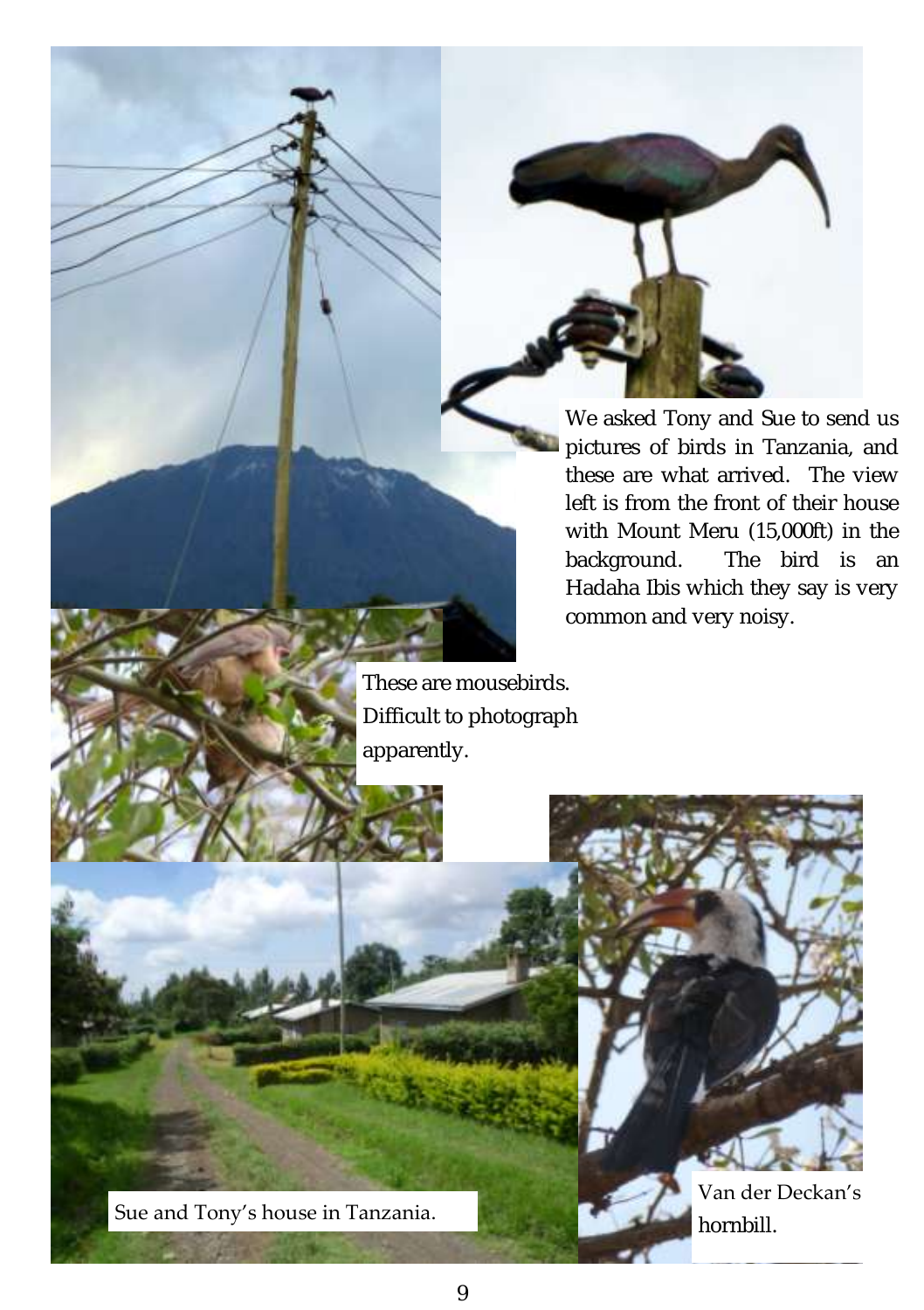### **Thanks from Tanzania**

By the time you read this we hope the Tim Partridge Secondary School and Esther Partridge Clinic will be well under way in Ngaramtoni, near Arusha, Tanzania. For the latest news and pictures you can visit the LINK website.

Thanks to the people of Bugbrooke's generosity we are taking an extra £895, so we'll be able to buy extra books, desks and equipment. We are very grateful to you all.

We shall be giving a talk on this year's work in the Sunday School on June 17th, so book the date now if you'd like to know more. We hope to get out of this country once more next winter to finish the school, so if anyone would like to come please contact us!!??

*Sue and Tony Pace (written before leaving for Tanzania)*

#### **Tony and Sue's first letter from Tanzania**

Dear All,

Yes it's us again from Tanzania, sitting by the pool with our first beer of the week; it's warm and sunny though they have been having more rain than expected for this time of year so everything is very green and lush. We have been here just over a week and are well settled in. The journey out was very easy except for the National Express Coach that broke down just before it picked us up so they had to taxi us to the airport.

We rested for a couple of days at the much loved but slightly crazy Impala Hotel in Arusha. We met two more Sues, from Canada and Australia, who are over here for a few weeks and whom we knew from previous years; great reunions. On Sunday we went up to our new home on the west slopes of Mt Meru at just over 5,000 ft. The house is OK but we drew the line at a squat loo so the next day our top fundi put in a proper European loo for us. It has a cold shower but we have opted for warm bucket showers – lovely. We have a girl, Bernadette, looking after us for £10 a week doing all our cooking, cleaning and washing. She speaks almost no English and there has been much confusion about her duties but we hope it has all been sorted at last.

The big problem was that Sue suddenly became very sick on Sunday night and we suspect she had norovirus. For the next three days she was very poorly and did little more than stay in bed. In the meantime, Tony had to get started. On Saturday we had heard from Anna, our friend and headmistress that there was a problem with starting the new school. We still needed consent to build and this was delayed by need of an "Environmental Impact Assessment" EIA – which should have been done months ago. What this comes down to is a letter from Dar (500 miles away), to be produced by a civil servant who is sitting on his  $*rs^*$  – the word "jobsworth" has been used often this week. So the main work for this week has been sorting out suppliers, getting the clinic started, and battling with the Tanzanian Bureaucracy – and meeting lots of old friends, some of whom Tony taught 8 years ago. We can barely move anywhere in Ngaramtoni without greetings and chats.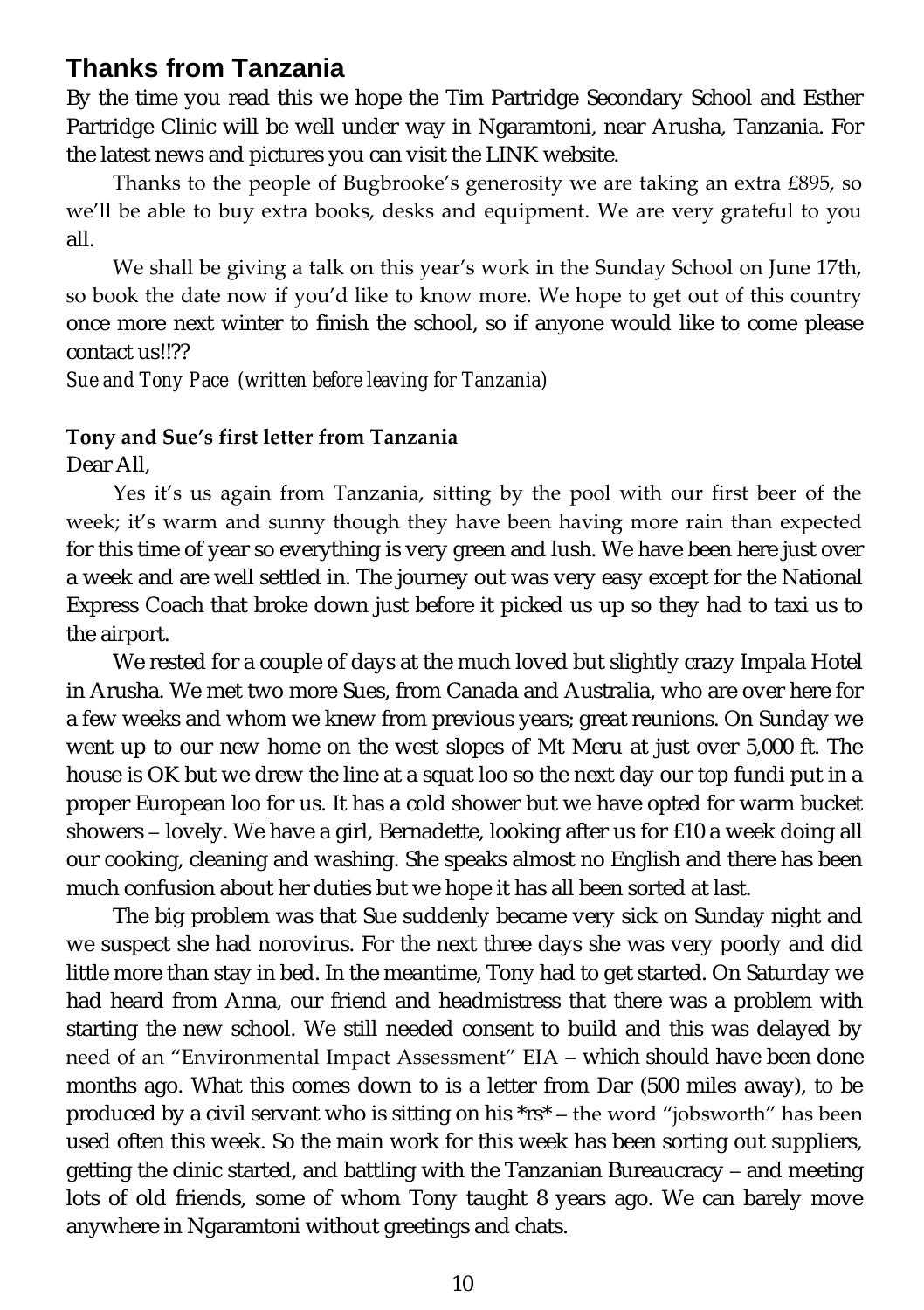On Tuesday Tony went off to meet the local MP, a deputy Minister, and he assured us he was on the case to get our building authority sorted. He is an absolutely charming man and he was confident it would all be done very quickly. He also introduced me to the Regional Commissioner who is a real power in the land and was very angry to hear of this delay and said he would get it fixed the next day (kesho). But we have long learned that kesho makes manyana seem very hasty – so guess what; it didn't happen. We spent Wednesday and Thursday pushing the MP and RC and by Friday were getting very frustrated. Then the District Commissioner came into play so we went to see him and he says he will get it fixed over the weekend but the way he described it does not sound convincing though as I write this I have heard he has progressed the first step. Apparently the President is in Arusha on Monday and I have muttered about maybe I should go and see him !!!!!

The good news is that the clinic has started. We found this quite by surprise as we walked up to the site on Wednesday and work had started. It was a great feeling. The

first task is to build a security wall round the site and then they can get on with the main conversion. In the meantime we have been doing lots of work on designs and layouts and preparing detailed estimates.

Sue was pretty much fully recovered by Thursday. We hope to visit our other projects as soon as the school problems are sorted as they are all desperate to see us – and probably ask us to do more !!! It is a rich and varied life

over here but it's warm and the beer is cheap.

Tony at the clinic site

Love to all and we love getting your news. This year we can get emails anywhere. *Tony & Sue*

### **The Wednesday Club**

Hello everyone. Writing this on January 3rd 2013. It's "Happy New Year" time again, with the hope of better weather to follow, then we should be happier. Several of our members have been suffering from various ailments and have not been able to take part in the festive season, so we look forward to seeing them back soon and joining our meetings.

November 14th Today the Club received £100 left to us by the late Pauline Gilkes, a long time member and whist player.

November 28th A trip to Wicksteed Park, Turkey Lunch and the show "Rock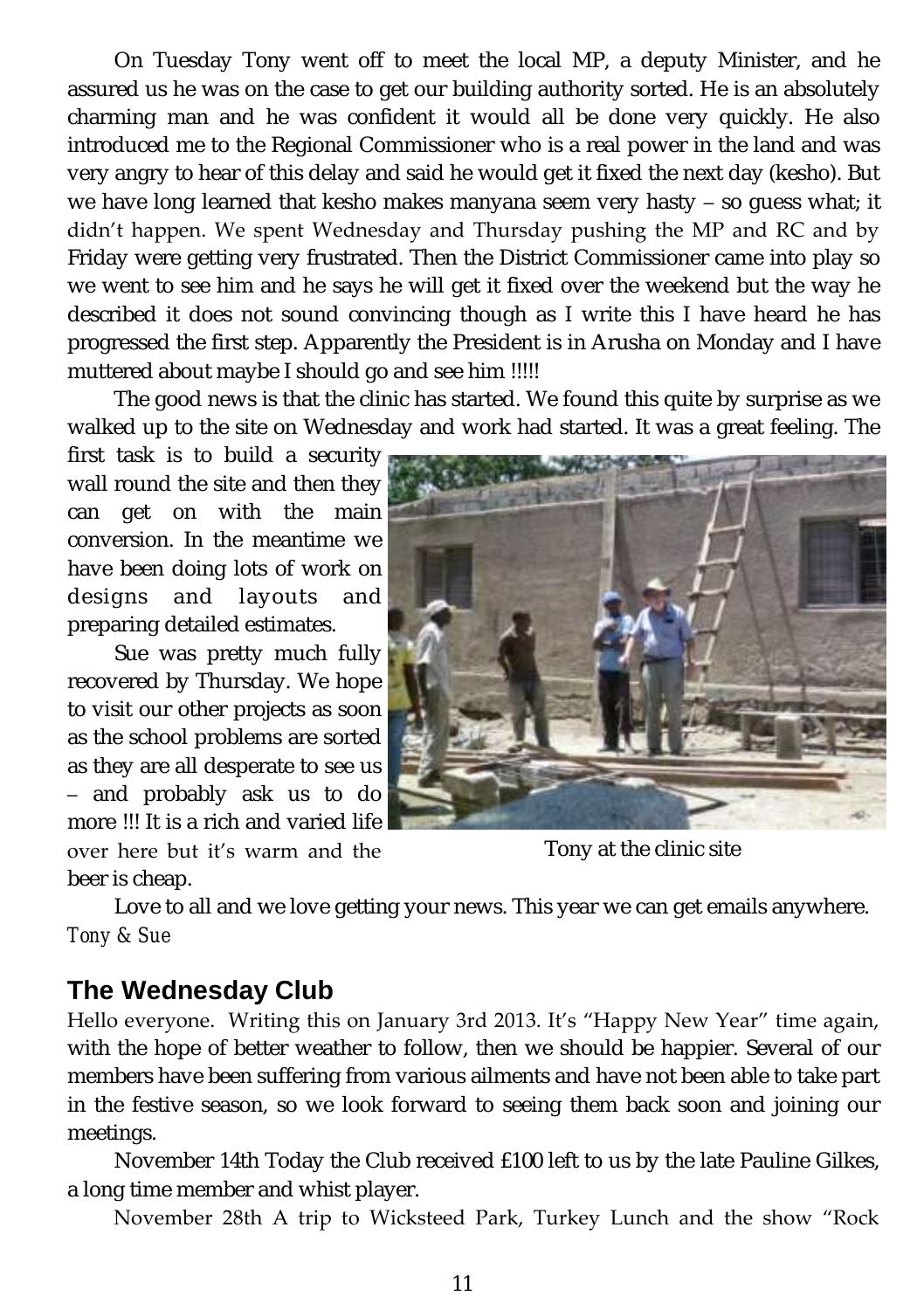Around the Christmas Tree". This was followed by afternoon tea, mince pies and chocolate cake. The dancing was very good and the dresses very colourful and reminiscent of the time.

December 12th Christmas Party, Turkey Lunch, Pudding and fresh fruit. This was followed by the "Homestead Singers" consisting of 12 gents and Edna the pianist. They performed a really good mix of songs with a few readings, some of them very funny. They stayed for tea and mince pies. After a jolly time spent with us all, Father Christmas did his tour with presents for everyone. After this we had the Grand Raffle.

We would like to thank our leaders and committee for the time they give and all the work they do, not forgetting the super hot lunch. So ended our year, we look forward to 2013.

As always we would like to welcome new members to join us as we have several events starting soon, all at home "The Sunday School". To join ring Cherry on 830389 or Linda on 831219.

*Mrs D M French*



### **Street Wardens**

Unfortunately in the last issue of the LINK, the above 'Header' was not printed, therefore, my email address and telephone numbers were excluded. Please let me know if you can help develop NHW in Bugbrooke especially as a 'Street Warden'. This does not involve any great responsibility, only to report the views of your neighbours to me so that we can coordinate a response and a united view on crime matters to the police, the Parish Council, and indeed now our new Police Commissioner.

**Crime Statistics**

Our PCSO Jen Harrison has kindly advised the following crime statistics for Bugbrooke, for the period 01.04.12 to 31.12.12:

- 52 Anti-social Behaviour
- 8 Burglary
- 13 Criminal Damage and Arson
- 0 Drugs
- 7 Other Theft
- 1 Public Disorder and Weapons
- 0 Robbery
- 0 Shoplifting
- 70 Vehicle Crime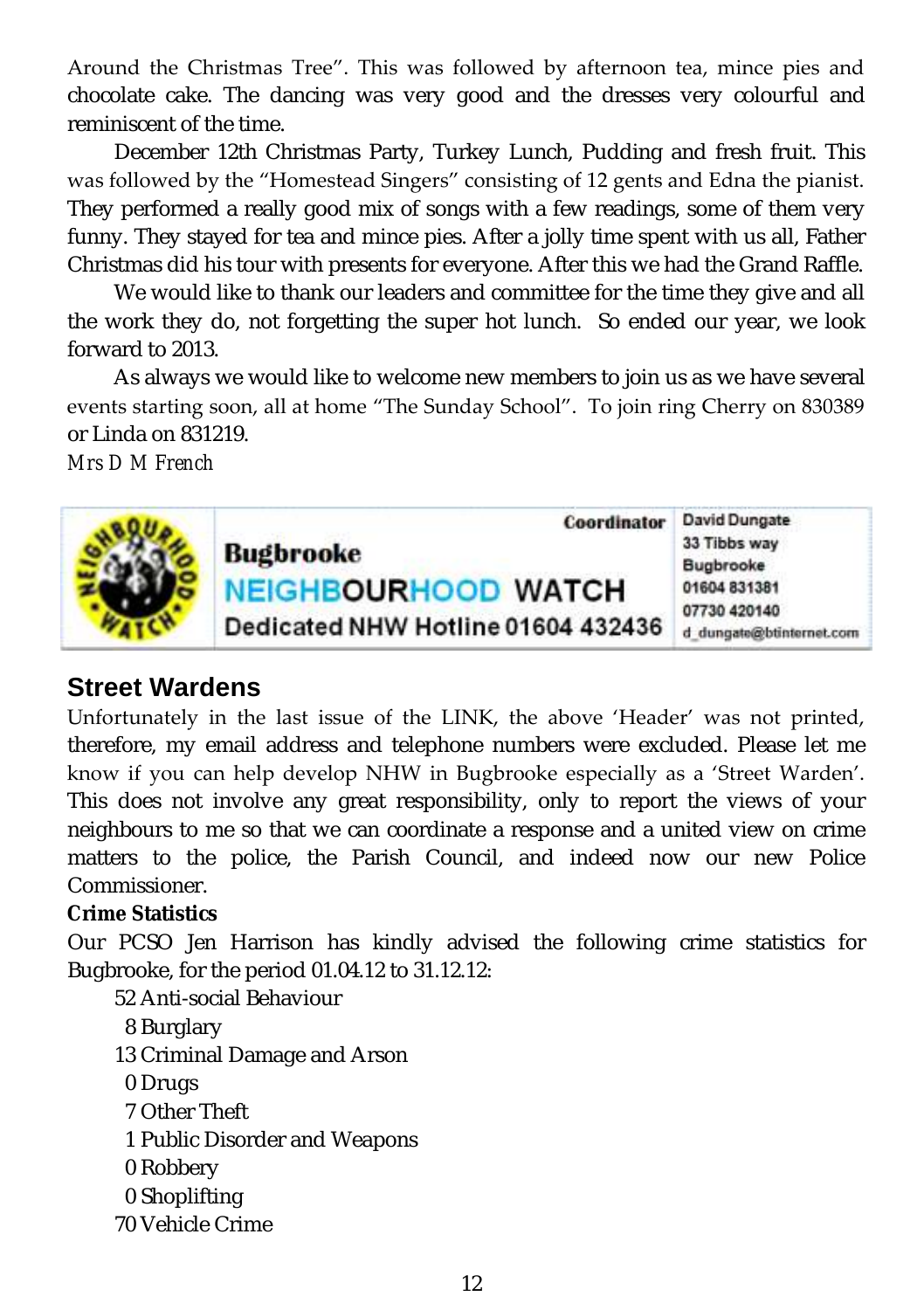3 Theft of Motor Vehicles

6 Violent Crime, (including domestic related incidents between persons in the same household)

2 Other Crime

In a village with a population close to 3000 people, and 1100 households this seems to reflect a fairly safe environment, especially as many of the vehicle crime incidents reported were comprised of car aerial thefts over one night in October, and four incidents of vehicles being spray painted just before Christmas.

However, if it is your car that is vandalised, or it is the quiet enjoyment of your property that is disturbed, it is unacceptable.

**Police and Crime Plan**

The final stage of consultation in future policing and crime in Northamptonshire is under way, led by the police and the crime commissioner Adam Simmonds. To view the proposals and make your views known, visit [www.northantspcc.org.uk](http://www.northantspcc.org.uk) **Property Marking**

Thieves find identifiable property dangerous to handle and difficult to sell on. As a result, you can put them off by marking your property, (Postcode, plus your house or flat number), and advertising that you have done so by displaying a 'Burglars Beware' sticker anywhere a burglar might get in, for example on the doors and windows of your home.

There are several ways to mark your property depending upon the type of object you want to identify. You can get easy-to-use property marking kits from stationers and DIY stores.

I do have access to a Permanent UV Marker Pen if you have difficulty in obtaining a kit.

**Contents Insurance**

Just a reminder, that after receiving all those wonderful gifts from your loved ones, some may be of a value that may affect your level of home contents cover. If in doubt, check your level of cover with your insurance company.

*Happy New Year* 

*David Dungate*

*Don't forget if a crime is in progress dial 999*

### **Bugbrooke & District Flower Society**

2012 ended with a wonderful evening with Lorena Dyer. Lorena is a very popular demonstrator with our members and has recently qualified as a National Demonstrator. As usual she gave us a very entertaining time. This was followed by a magical day at Gawsworth Hall, beautifully decorated by Barry Grey, including time to spend at the Christmas Tree Festival in the nearby church. Along with some retail therapy and lunch at Trentham Shopping Village it was agreed by all that it was a great day.

Some of the committee decorated a tree for a fund-raising event at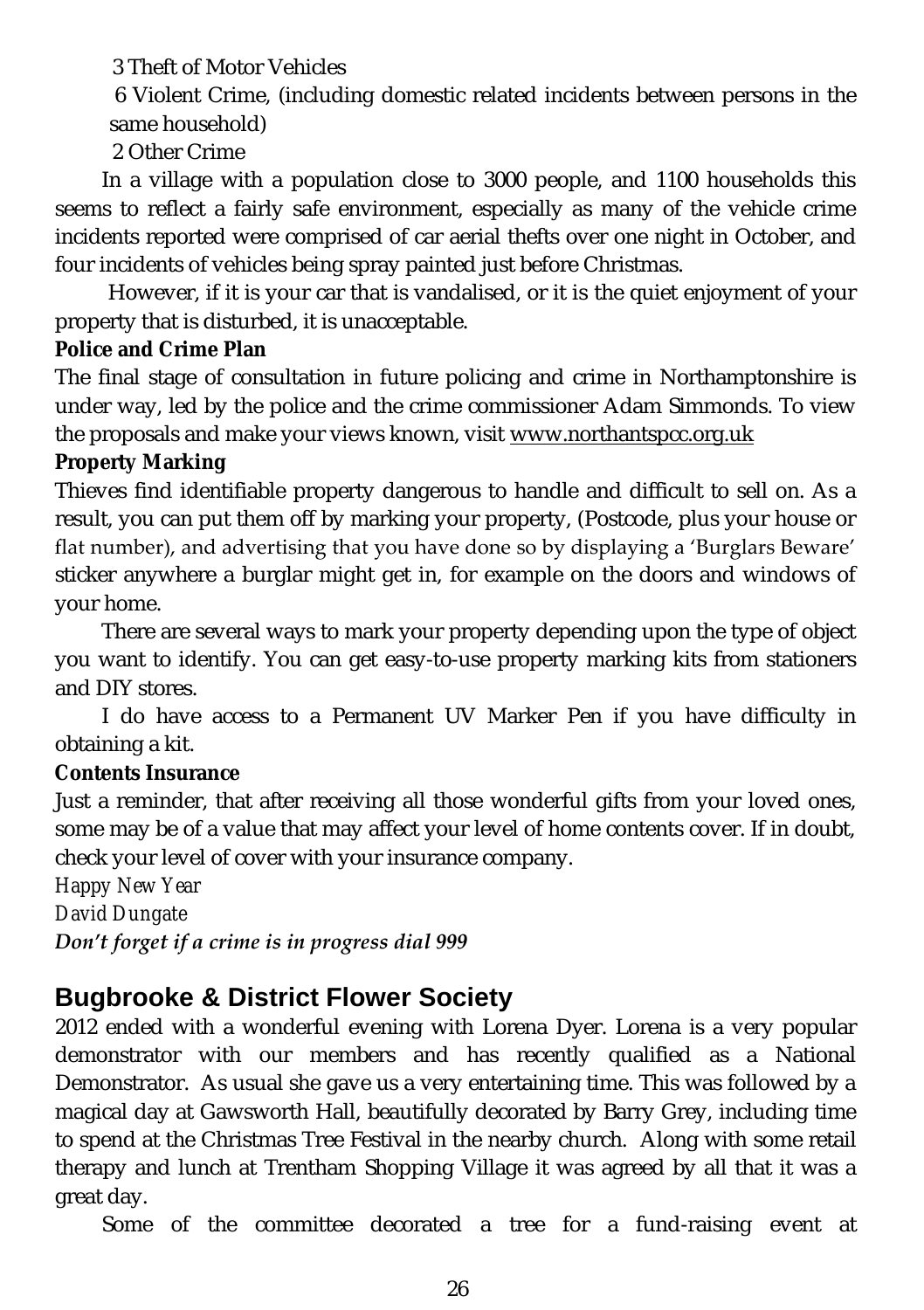Nether Heyford Village Hall. All the decorations were hand made by the talented team and it made a stunning entrance to the hall. So on to 2013. On February 25th Sharon Badger makes a welcome return with 'A Vision of the Future' and on March 25th Andrew Lloyd presents 'Mad as March'.

Visitors are always welcome at our meetings which take place in Nether Heyford Village Hall on the 4th Monday of each month at 7.45pm. *Jane Barker*

### **Open Circle**

We are a newly formed group of people who aim to meet up on the 2nd and 4th Wednesday of each month, we start with a generalised meditation and then we go on to share our knowledge and information and skills in various subjects, such as crystals, angels, spirits, guides, mediums. We meet from 7pm onwards, in Bugbrooke, and aim to finish around 9.30pm with tea, coffee and biscuits. If anyone is interested in joining or would like further information, please do not hesitate to contact me, via email [healinghands@mypostoffice.co.uk](mailto:healinghands@mypostoffice.co.uk) or calling (after 6pm) 01604 830293. *Julie King*

### **Bugbrooke History Group**

### 'The beautiful Bugbrooke in porcelain'

There is always something interesting happening at meetings of the History Group and the November meeting was no exception. The Girl Guides brought along a set of beautifully decorated plates, each one depicting a Bugbrooke scene. They were donated to the Guides Jumble Sale. Each plate is 21cm in diameter, rimmed with an 18-carat gold border, which has been burnt into the porcelain at 780 degrees C. The printed information included with the plates refers to the artist's 'refined drawing technique' showing the 'living heart of Bugbrooke'. The designs are burnt into the porcelain at 600 degrees in 'specially constructed kilns'. This set is part of the limited

series called 'The Canterbury Collection' exclusively distributed by Décor Art Creations Ltd. The plates we have here depict The Chapel, The Village Hall, The Canal, The Bridge and Sunday School Rooms and County Primary School. One plate is missing from the set depicting St Michael and All Angels Church. There is no indication of the date of these plates, so if anyone can tell us more about them we would be happy to know. If you were the person to donate them then please contact me with more information.

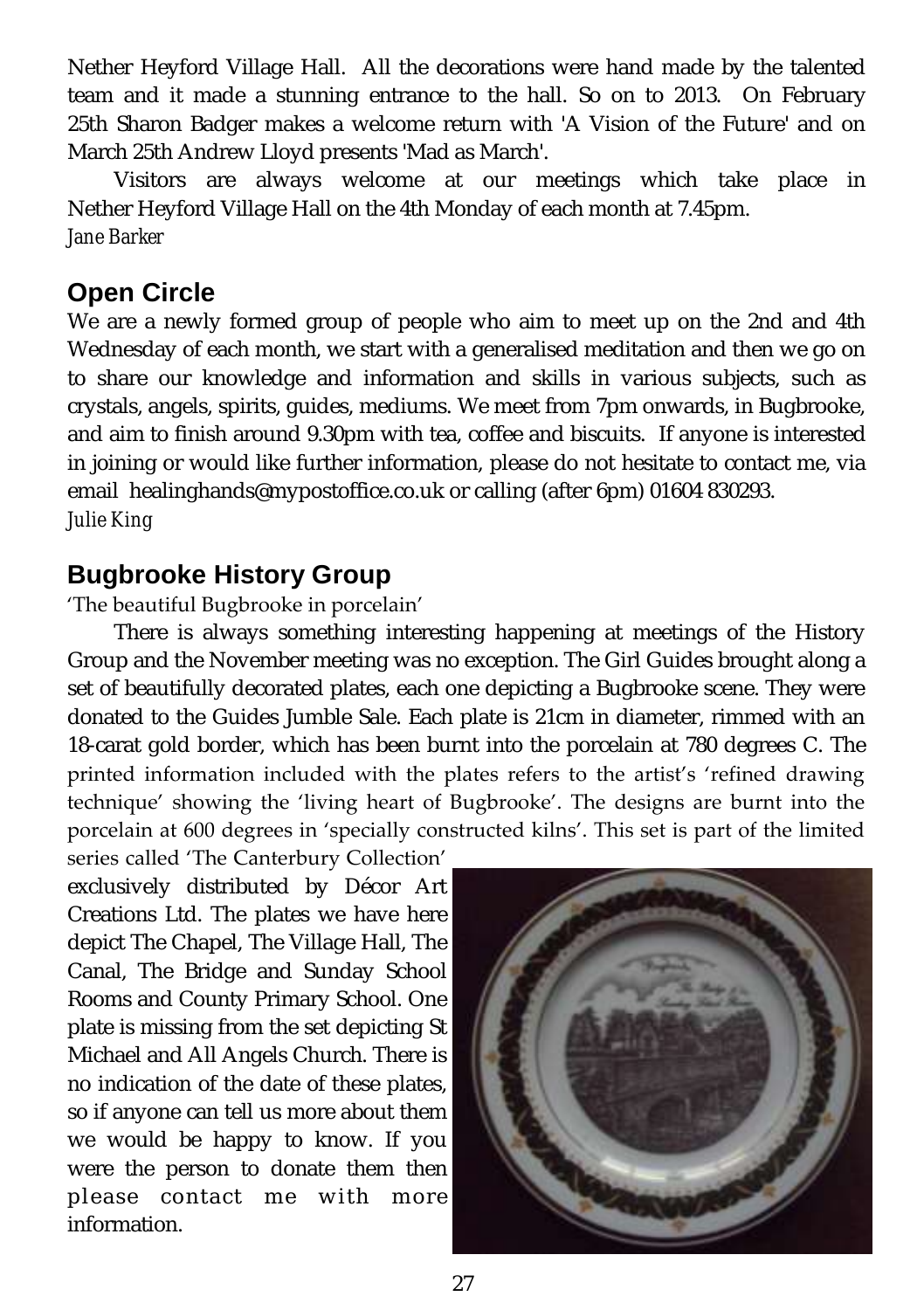Also to that meeting Derek Smeathers brought some of his fascinating collection of post cards with messages which set the imagination aglow with stories of past lives, jokes, recent news, loves lost and won.

December 30th was the day chosen for our winter walk, and what a fortunate choice. It DIDN'T rain. Dave Hewitt and John Curtis guided 30 walkers round the village informing us of the work that went on in various buildings in past times when Bugbrooke had to be self sufficient. I had no idea there were so many cobblers and we paid homage at the grave of Elizabeth Pinney who made the very best pork pies ever. The festive mulled wine, coffee, tea and snacks were appreciated. The winter walk has become a tradition and is a great way to learn about the history of the village from people whose families have been here for many years.

Our next meeting is 13th February when Steve Parish will talk about the War of the Roses and the Battle of Northampton which took place at Delapre. All our meetings are free (contribution to refreshments only). Everyone is welcome. *Pat Kent (secretary) Tel 01604 830518 e-mail [tricanal@tiscali.co.uk](mailto:tricanal@tiscali.co.uk)*

### **Did you know?**

New Creation Hall was built as a Rectory by the Harrison family in the early 1800s. The Harrisons (hence Harrison Court) were Rectors in Bugbrooke from 1780s to 1970s. They developed the parkland around the Rectory and there is still the remains of a significant pond just behind the Church. They sold part of their land to the village in 1999 for the development of the Millennium Green. *John Curtis*

### **The Royal British Legion Poppy Appeal**

Again I would like to thank all those who gave to this worthwhile appeal. The sum of money collected in the village was £1156.70.

My thanks to the two house to house collectors, the schools, shops and pubs who kindly had the collecting boxes and trays of poppies on display.

This year I did not receive the collection from the Remembrance Service in church as I normally do, to go into our total from the village. I understand that the church kept half and the other half was sent to the Royal British Legion in Northampton.

If there is anyone who would like to take over as poppy organiser for Bugbrooke please contact me.

*Terry Ward*

### **Recollections of John Betjeman**

During the early years of working for Mr Harold Ward, Bugbrooke's local Ladder Maker and Undertaker, I was asked to dig a grave next to the path, that was opposite side of the pathway near to the Church's main South Door, I justly cannot put dates and times to this particular day, for on the morning of arrival at work I was told to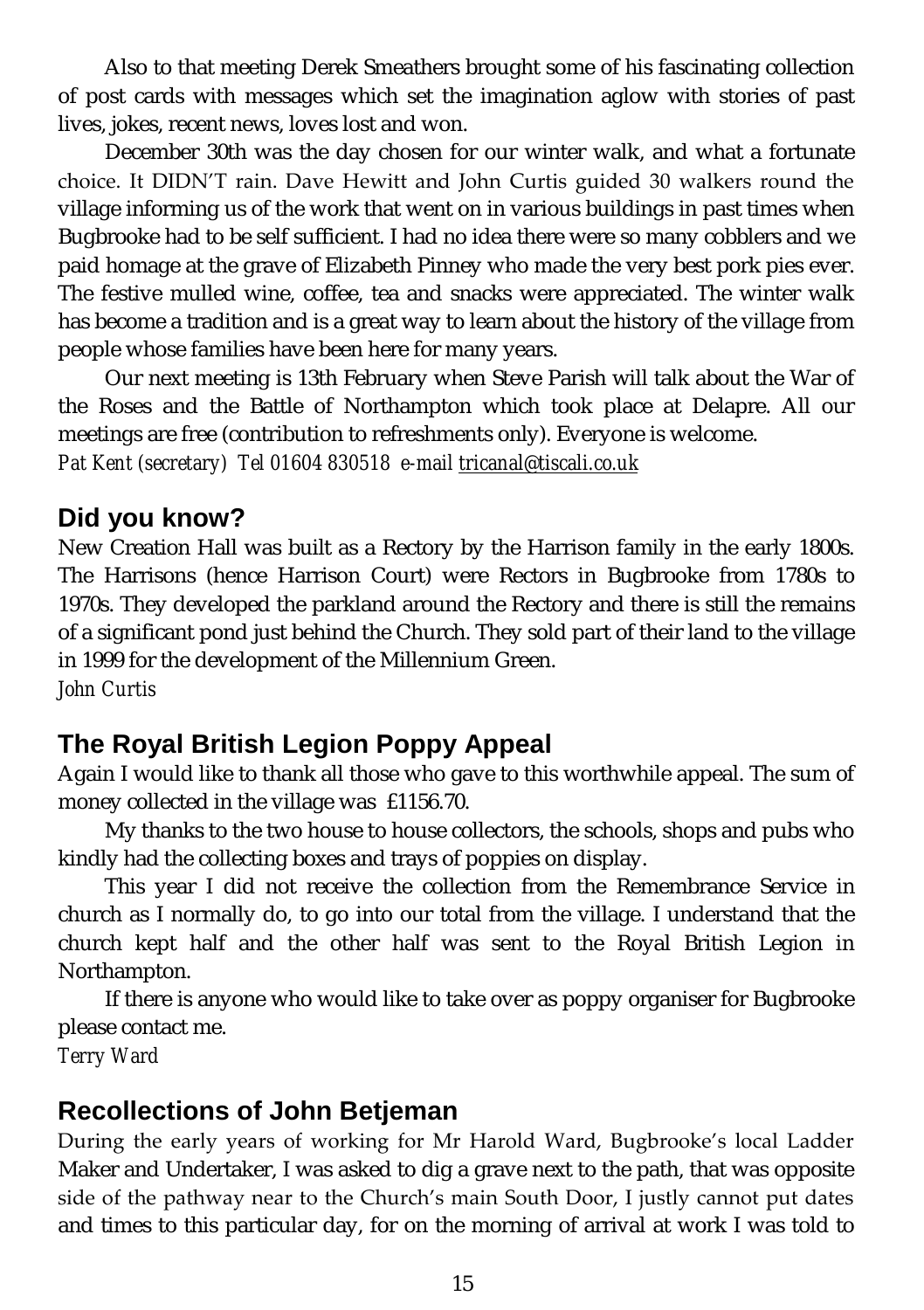take the tins and equipment we used for grave digging over to Bugbrooke church yard, and meet the Rev Cannon Charles Harrison.

On arrival the Rev Harrison was to come out from the church to show me the spot where the grave needed digging. We were to have a little chat before I started, about what I was likely to come across when digging out this grave, for he was interested in the footings of old buildings etc that we came across while doing so. In the same area I was to encounter a well whilst digging one grave so another spot had to be found. My brother Malcolm was to plant an oak tree over the top of this well after we capped it off, it still grows there to this day.

Before the Rev Harrison returned to his vestry, he asked me to keep my eye open for a gentleman who was coming to visit the church—hence the reason, so he said, for being about in the church at the time. I was merrily digging away and was down to about waist high, when a strange looking fellow wearing a long flowing trench coat and a funny shaped hat, came walking up the path towards where I was working, he asked me if I was the Church's Sexton. Not thinking as to what the job of a Sexton was within the Church, for our family were mainly chapel people not church goers, I replied "No I am just a grave digger", "All the same", he replied laughing and joking, "Sexton is the name for a grave digger within the church".

He told me his name was Mr John Betjeman and asked me as to what my name was and after the whereabouts of the Rector, for he said that he was expecting him, and would be about. I said that he had asked me to keep an eye out for his visitor, and that he wanted me to take him to his vestry on arrival. On the way into the church he was to say that he had come to look at the large wooden screen that is inside Bugbrooke church. The Rev Harrison seemed so excited on meeting this man, for when they shook hands it seemed as though they were never going to let go of one another. I had no idea as to how famous he was, for he had departed after being showed around the inside and outside of the church, and while doing so he wrote lots of notes down in his note book, the Rev Charles Harrison told me that he was the Poet Laureate.

But before he left, he was to come back to the grave with me, while I worked away he was to sit and ask all about myself and the type of work that I did for a living, also asking about my family, and how long we had lived in Bugbrooke.

From what I can gather at the time he was writing a book about churches called, 'Chasing Spires', looking back it was quite an honour to have met the said man.

*Stanley Joseph Clark*

### **Bugbrooke WI**

Hello Everyone. As I am writing this at the beginning of January, we are about to celebrate the 85th Anniversary of the first meeting of Bugbrooke WI. We will be having a buffet, wine and a specially made cake. As part of the social evening there will be "Table Talk"

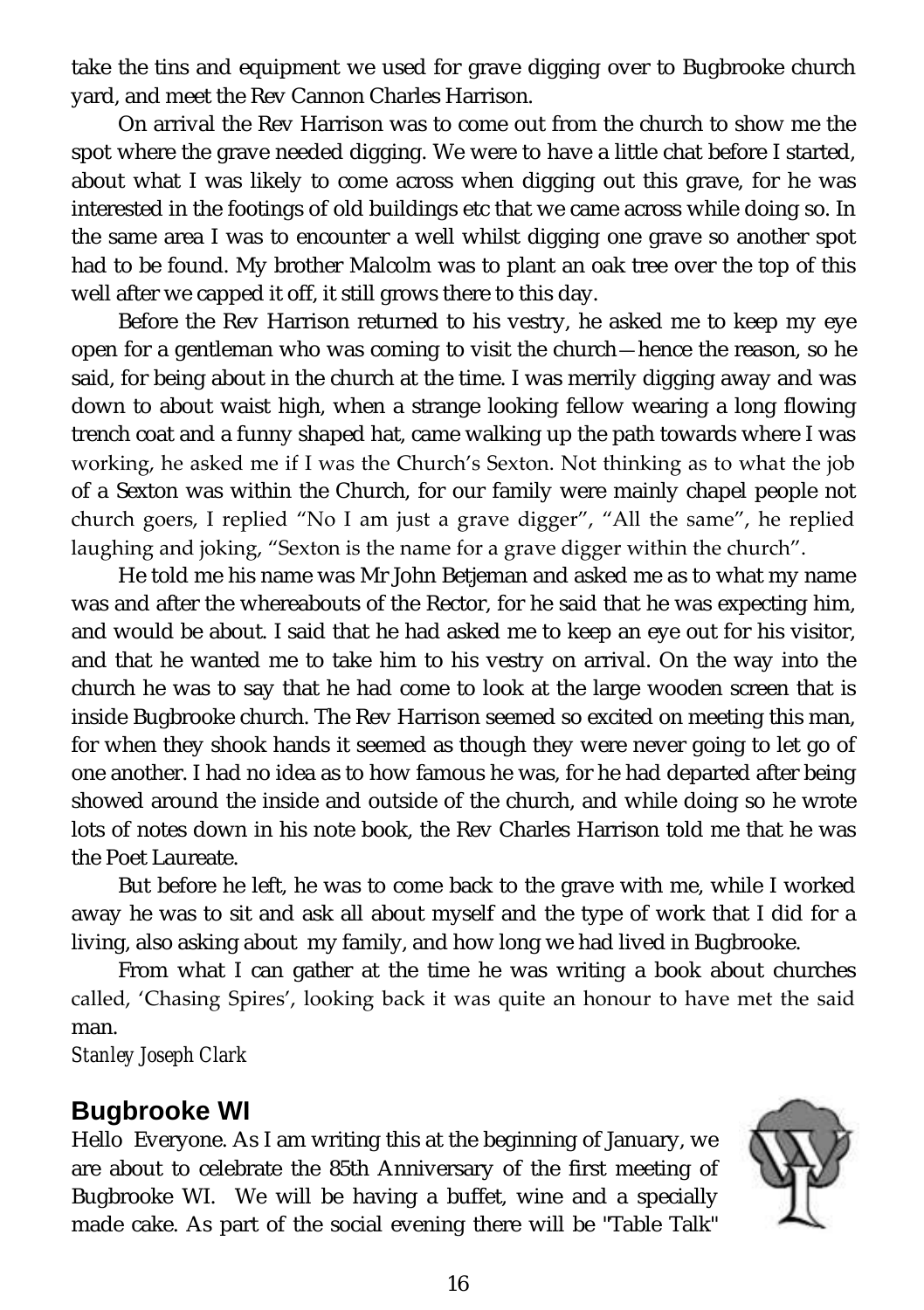topical discussions on some challenging issues of the day. We are hoping for a good turnout to mark this very special occasion.

Looking forward to 4th February we will be welcoming a talented and well known artist from Rugby, Sarais Crawshaw. She will be demonstrating and giving a talk on her life as a wildlife artist. I hope that members of Bugbrooke Art Group will also be joining us. We have a varied programme planned for 2013 and hope to see some new faces at our meetings. You will be made very welcome.

*Carole Bowling Tel 832421*

### **Bugbrooke Village Hall Playgroup**

The festive period at Playgroup is always a busy but very enjoyable one with the preschool children taking part in their Christmas production and the younger children performing in a carol service. Both events were lovely to watch with the children dressing up as stars, angels, kings, camels and pigs, acting and singing beautifully.

In the run up to Christmas the children were very creative making crackers, party hats, calendars, and reindeer food pots along with all the normal day to day activities. They enjoyed a Christmas party on the last day of term with a visit from Father Christmas and all the children received a present, played party games and ate some lovely party food. Thank you to all the parents and carers who helped out at these events and also accompanied the children on the trip to the church for the children's Christmas service that was very kindly organised by Sue Pace and Gillian Stone.

One afternoon before Christmas the children were invited to Campion School for a Christmas party that was organised by Katharine Burrows with the involvement of their Childcare group. Children and staff had a lovely festive afternoon with great entertainment and would like to thank all those involved.

The Christmas fundraising events have raised around £450, the majority coming from the Tea with Santa event and Christmas raffle. We would like to give a huge thank you to all those who donated prizes and to all families and friends who supported these events. Victoria has a wish list of play equipment, dressing up clothes and activities that she would like this money to go towards and it will all be put to good use to benefit the children.

We are now preparing for our Spring Term activities which involve our annual Forest School experience at Everdon Forest and many Easter activities.

Playgroup relies on fundraising activities so please look out for details of up and coming events. Please remember to recycle all your unwanted clothing, fabrics and shoes in the Ragbag box at Playgroup. If we're not open at a convenient time for you then please leave your recycling inside the gate.

If you would like any information on the above or about registering your child at Playgroup please contact Julie Tompkins on 07563 574155 or at [bugbrookeplaygroup@yahoo.co.uk.](mailto:bugbrookeplaygroup@yahoo.co.uk)

*Julie Tompkins*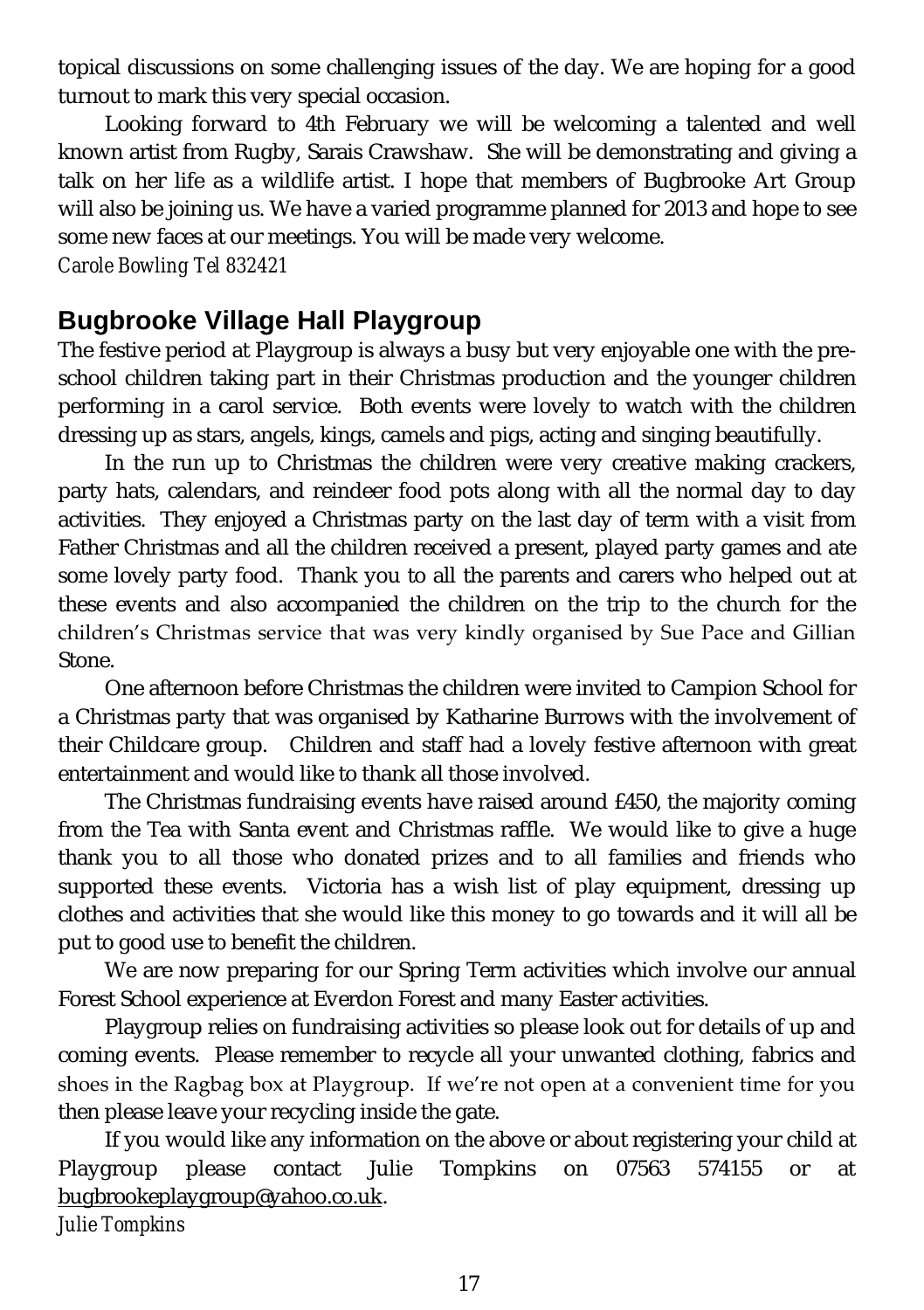### Decorating Christmas Cards



Playing with Flour



## **Bugbrooke Village Hall Playgroup**



Shaving Foam Play

Role Play in the Manger on the Decking

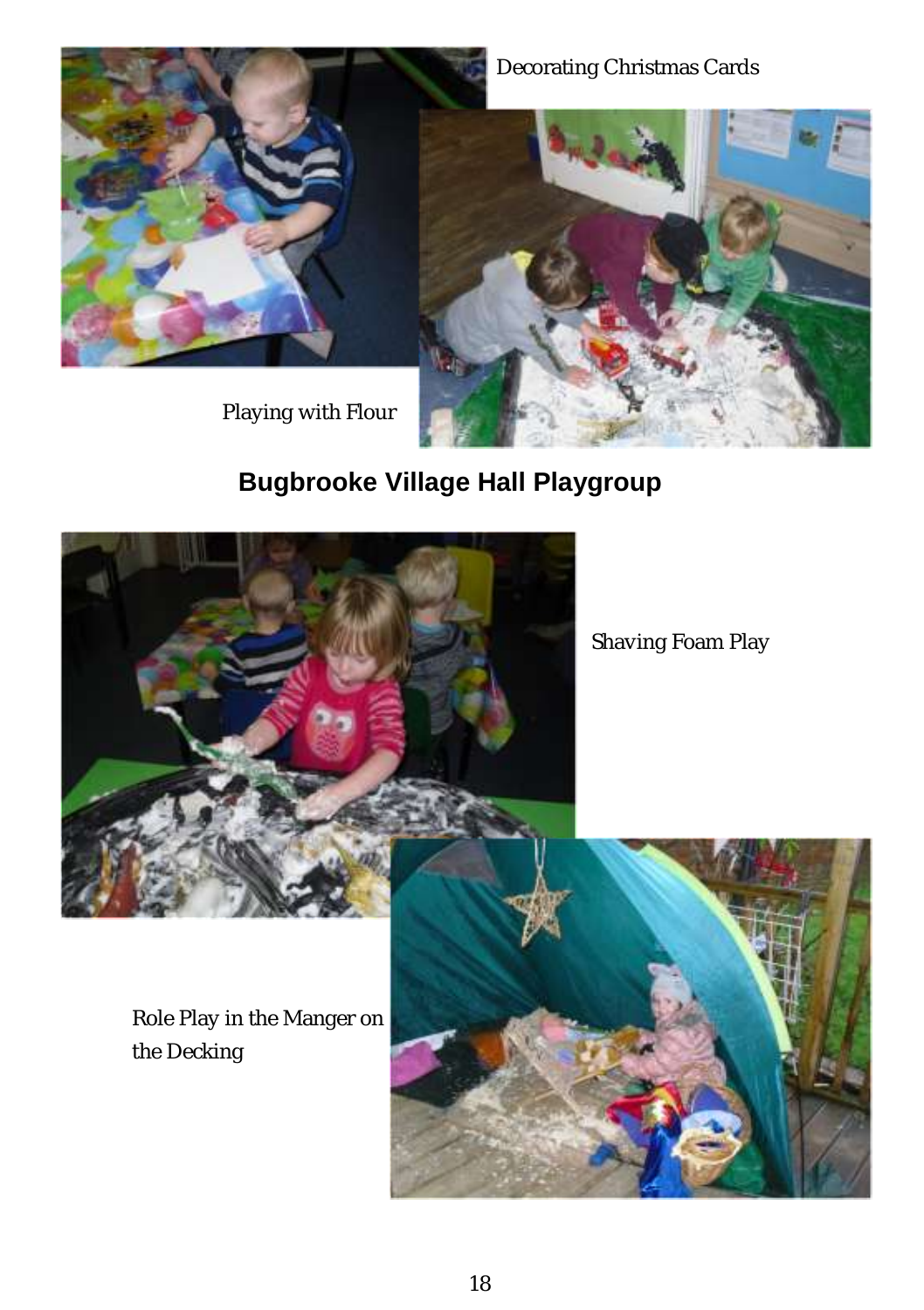

Judith Piper out delivering the vouchers as part of the OAPs gift scheme.

Allen Dale managed to get a photograph of this redpoll feeding on the food in his garden. Look out for more unusual birds this time of year.





This toppled tree caused Church Lane to be close on the 21st January. Picture from Kaye Adams.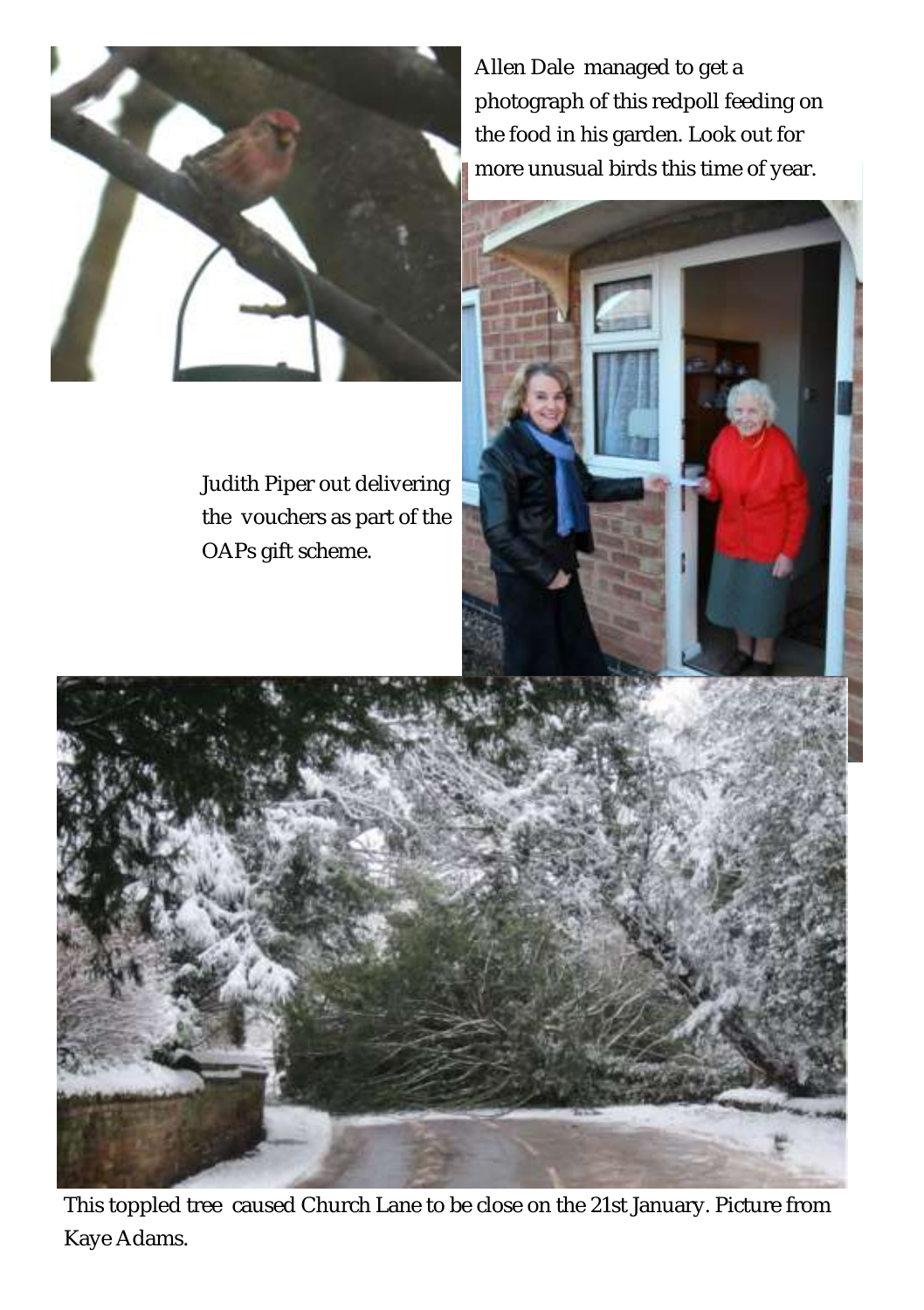### **Nature Notes**

#### **Ash die-back and why it matters**

During the last three months, there has been a lot of coverage in the media concerning ash die-back. It sounds as though we are in the middle of an epidemic that is spreading like wildfire and our countryside is going to be devastated almost immediately. While not wishing to encourage complacency, we must remember that ash die-back has been found mainly because we have only just started to look for it, and in the majority of cases, it has occurred in saplings not in established trees. The disease has been present on the continent for a good many years, and yet ash saplings have been imported without control and have been planted throughout the country. Controls were not introduced until November 2012 and that was a full month after we were being warned of the danger. The fungus is carried on the leaves and, without these imports, the natural spread would have been by wind at a rate of 20-30km a year, perhaps giving some valuable time to find a way to protect our existing trees.

The often repeated evidence comes from Denmark where ash die-back has affected 90% of their ash forest, but not all countries have been affected so badly, 60% being more normal. It is hoped that some of our trees will have a natural resistance to the disease and it is estimated that between 2% and 20% will have this resistance, and from these, cuttings could be taken to re-establish the species. Established trees will be affected only slowly, and it is evident by black leaves on the trees that hang there even after leaf fall in autumn. DEFRA recommends that such established trees need not be felled so long as they are not unsafe.

Bugbrooke has quite a significant number of ash trees. You can recognise them in the winter by their black buds and the familiar ash keys. If you are unsure what an ash tree looks like, there is one on Millennium Green with a plaque to help identify it. The place where they would be missed most is along the canal between The Old Crown and bridge 41 on the road out of the village to Gayton. It is by far the most dominant species along this stretch making up about 90% of the trees. Around half of the trees along Smiths Lane are also ash. When walking along there towards Charity meadow recently, we saw mixed flocks of greenfinches and chaffinches, numbering in hundreds, on ash trees feasting on the ash keys. Bullfinches love ash keys and when there are few to be found on the trees, they will often come into gardens to eat fruit buds instead. Although it would be nice to see bullfinches more often, we may not be so keen to sacrifice our fruit crop to them.

Native trees such as ash, oak, horse chestnut and others are particularly important to sustain our local ecosystem. They support a great number of native insects that provide food for birds as well as producing food in the form of seeds, and many of our most familiar garden birds rely upon them for nesting sites.

Often when the loss of trees is being discussed, farmers are still being blamed for the loss of hedgerows during the 60s and 70s. This might be true, but the recent wholesale removal of mature trees alongside the railway lines, hardly caused a blink of the eye. Some trees have been planted in Bugbrooke in recent years by local landowners and this must be welcomed. As nature abhors a vacuum, if we lose our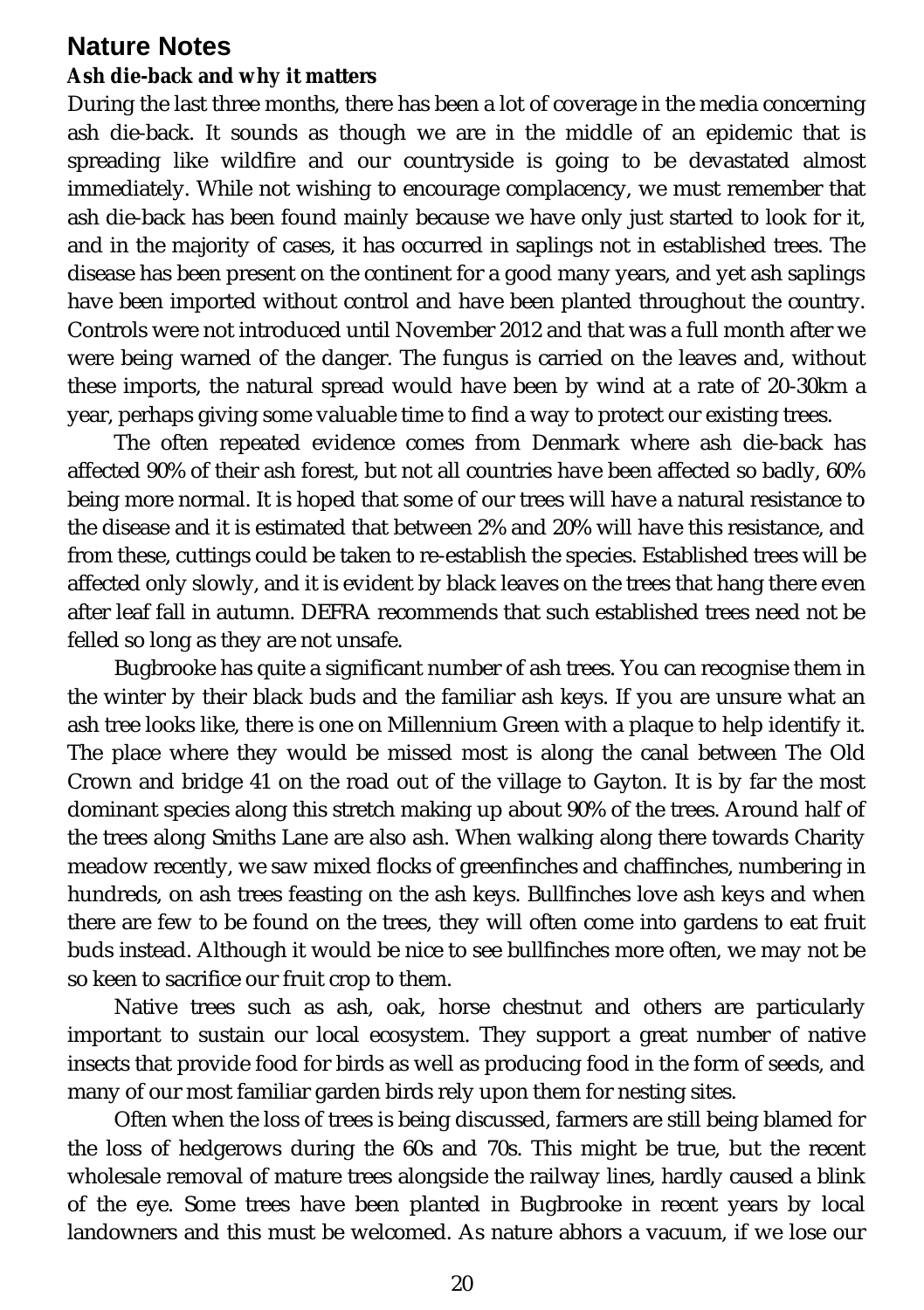ash trees, other trees will set seed and fill the gap, but the diversity in our local countryside will suffer, and we cannot know what the impact will be.

Recent sightings. In my last article I said that redpolls have started visiting garden feeders and Allen Dale from Petstop has managed to photograph some that visited his garden.

We have seen both male and female blackcaps on our feeders recently.

Bugbrooke Birdwatch is the last weekend in January. Don't forget to return your tally form to 1 Browns Yard by 9th February. *Margaret Cooke 832125*

### **The Alternative Book Club**

We are looking at setting up a book club, that will meet once a month, on the 3rd Wednesday of each month in Bugbrooke, between 7.30pm–9.30pm, and with tea/ coffee and biscuits, we will discuss various books such as building self-confidence, looking at the world outside the box, lifestyle change books, healthy lifestyle books, complementary health books etc. If you would be interested in coming along, and if you also have a suggestion of books that the group may be interested in, please do not hesitate to contact me, via email[healinghands@mypostoffice.co.uk](mailto:healinghands@mypostoffice.co.uk) or call (after 6pm) 01604 830293.

*Julie King*

### **Bugbrooke Cricket Club**

Preparations are already well under way for the upcoming season with senior and junior winter nets in full swing.

Senior Nets are once again being held at the excellent indoor facilities at Northamptonshire County Cricket Club's County Ground, Wednesday Evenings between 8–9pm, running until March 27th.

Meanwhile Junior indoor net practise will take place in the sports hall at Campion School, on Thursday evenings, 6–7pm until March 28th (excluding half-term week).

We are always looking for new players, and anybody interested in joining the club, at either senior or junior level can just come along to a net session, or call Cricket Secretary Ciaran Thomas 07906935420.

Once again we will be running two senior teams in the Hevey Building Supplies Northamptonshire Cricket League, with two teams retaining their respective league positions last season. The first team, led by new captain Sam Bird, will play in Division Seven, while the seconds, will be led once again by Chris Lamb.

The club will be running three junior teams again, at under 11, 13 and 15 age groups, while for older youngsters a midweek team will combine the best of the junior talent with some experienced faces thrown in.

The League fixtures for the 2013 season are already available on the club website [\(bugbrooke.play-cricket.com\)](http://bugbrooke.play-cricket.com) while friendly and junior fixtures will be released in due course.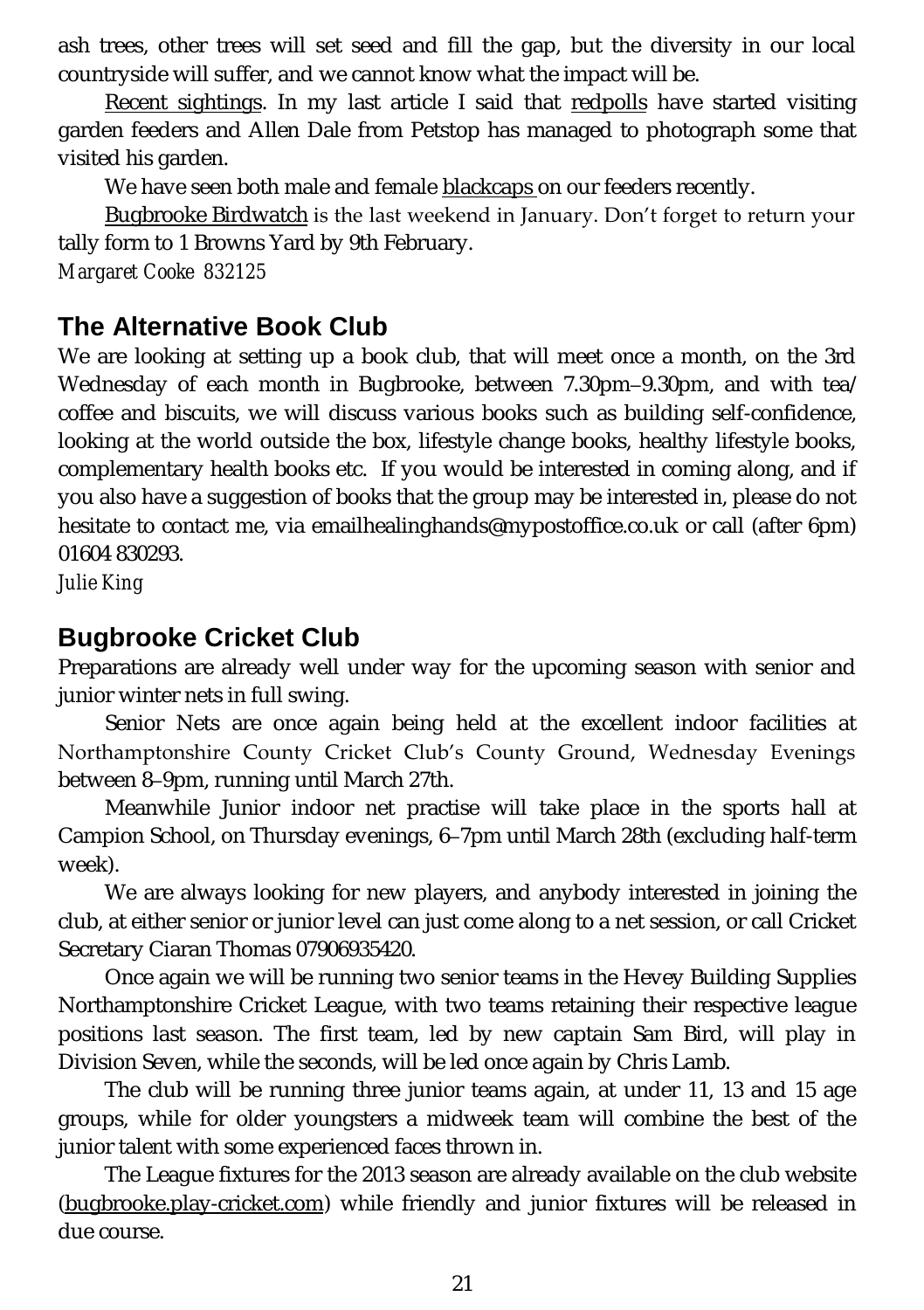Work on the new brick skin for the pavilion is progressing, and hopefully by the time you read this, the footings for the foundations will have started to be built. The club is looking to raise as much money as possible in order to carry out the vital improvement works on the ageing pavilion, and if you know anyone who might be able to help, get in touch with chairman John Mundy on 01604 830725. *Ciaran Thomas*

### **Bugbrooke St Michael's F.C.**

With the very wet December little change has taken place to the fortunes of all teams at the club. They did start playing again on January 5th and the 'A's enhanced their chances of winning the Northants F.A. Area Cup by beating Titchmarsh F.C. 13 – 2 to get into the last eight. The long break due to the weather means lots of matches will have to be played at the end of the season. It is fortunate the club has floodlights so that evening matches can be played.

Arrangements are currently taking place in preparation for the youth exchange visit to Vöhl in Germany from 24th – 31st May. Funds are being raised at a Barn Dance on Saturday 23rd February. Tickets are £10 (including fish and chips) and are available from Willie Marriott (831606). On Friday March 1st there will be a Race Night at the clubhouse and on Friday 19th April there will be a Prize Bingo and Play Your Cards Right evening at the clubhouse.

On Monday May 6th there will be a Duck Race at the brook at £1 per duck. At the end of April there will also be a 6-a-side competition between Coaches and Dads of our youth players.

*John Curtis*

### **Nether Heyford Tennis Club**

Nether Heyford Tennis Club is a small friendly club based at Nether Heyford Playing Fields. You don't have to live in Heyford to join, and we welcome members of all ages and abilities. For more details of membership fees and how to join, see our website [www.heyfordtennisclub.co.uk,](http://www.heyfordtennisclub.co.uk) or contact Jane Wood on 07901775639 or [woodmanyana@aol.com.](mailto:woodmanyana@aol.com)

#### **Tennis coaching**

Members and non-members are welcome to join our coaching programme for adults and older teenagers running for eight weeks starting 30 January. Coaching sessions are every Wednesday 7–8 and cater for abilities from beginner to intermediate and more advanced levels. Cost for the course is £48.00 for members, £56.00 for non members (pro rata if you join part way through). If you haven't tried it before, come along and try out a session for free.

Coaching for younger age groups will be offered later in the year – please get in touch if your child would be interested. *Jane Wood*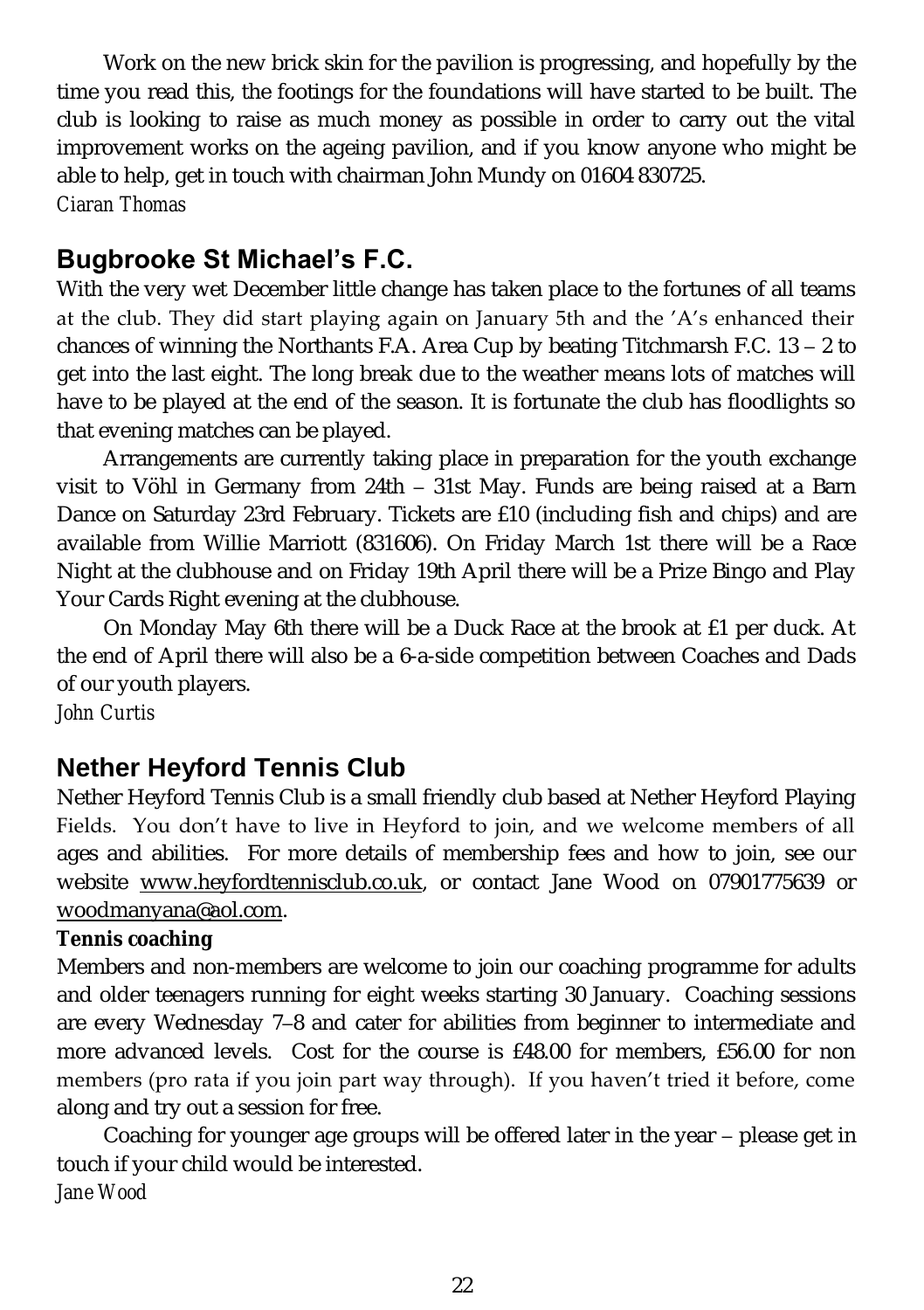# **Services and Events at St. Michael and All Angels Church Bugbrooke**

A weekly leaflet is available in Church. Please take a copy and keep up-to-date with Bugbrooke Church Services, News and Events. The leaflet also covers the Anglican parishes of Harpole, Kislingbury and Rothersthorpe.

**Sunday Services**

8:00am BCP Communion 3rd and 5th Sundays in the Month

9:45am 2nd and 4th Sundays in the month Holy Communion 1st Sunday in the month Morning Worship 3rd Sunday in the month Family Worship 5th Sunday in the month watch for details

6:00pm 1st Sunday in the month 'Sunday@Six' a service of Praise and Worship.



**Other Services**

Tuesdays during term time 2:30pm Tiny Tots Service in Church

First Wednesday in the month :- 9:30 am Holy Communion (BCP) in the Lady Chapel 7:00pm Holy Communion in the Lady Chapel

**Regular Events**

Mondays at 8pm Bell Ringers

2nd and 4th Mondays 7:30pm Bible Study at 15 Lime Grove

Thursdays 9am to 11:15am Family Morning during term time in the Sunday School Rooms

Alternate Wednesdays 2pm 'The Wednesday Club' in the Sunday School Rooms

Thursdays 7:30pm S.M.A.S.H. *(St. Michael's At Someone's House)*

Fellowship and Bible Study at 41 Pilgrims Lane.

**Easter 2013:-**

At the rime of going to press our Easter 2013 services and events are still being worked out and arranged.

So watch your postbox for all the details.

**Home Communions by prior arrangement.**

**Enquiries about Baptism ring 830373 Enquires about marriage ring 831621**

**For all other enquirers please ring either of the above numbers**

**If no one answers please leave a message and we will return your call.**